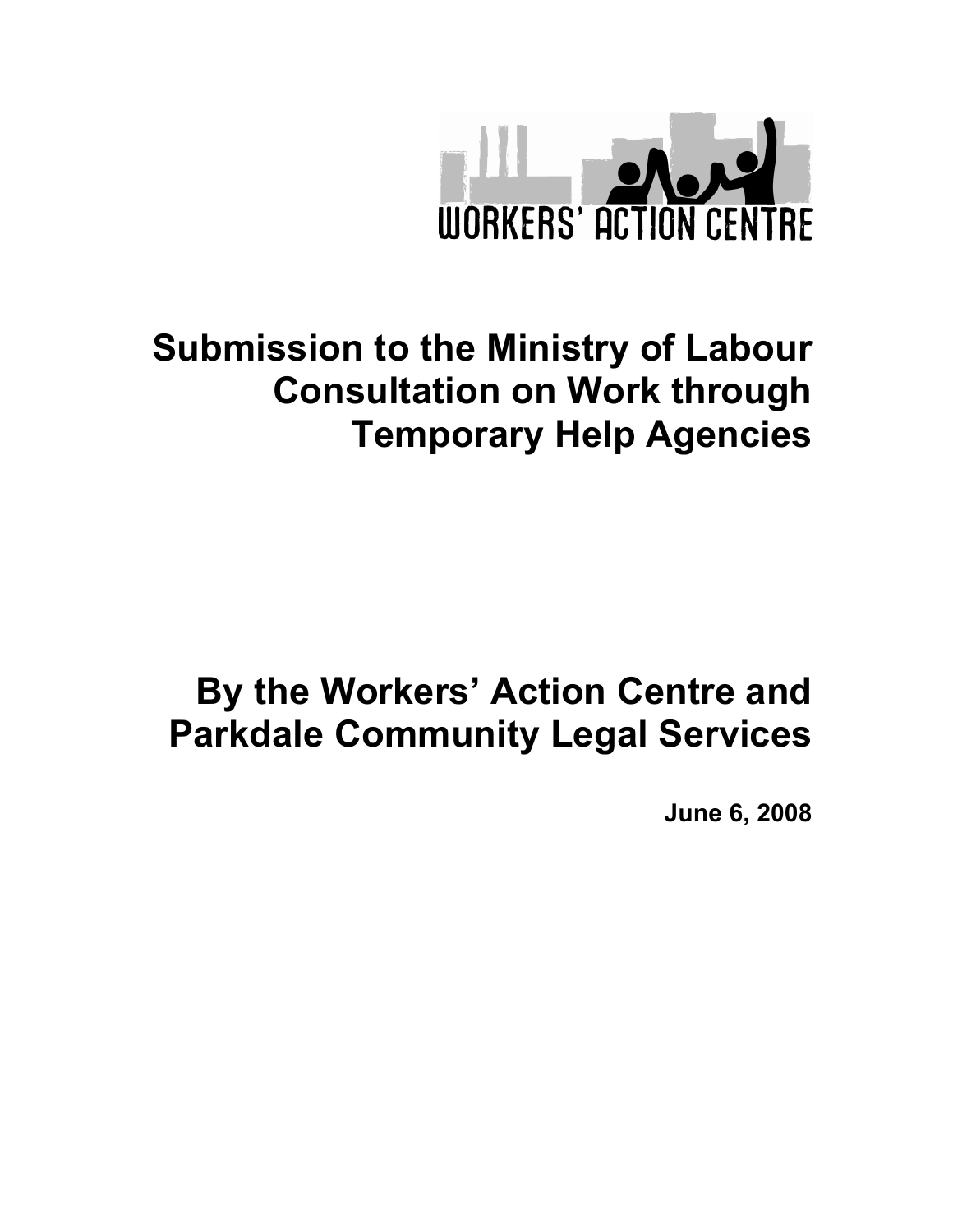## Table of Contents

| 1) Introduction                                                      |    |
|----------------------------------------------------------------------|----|
| Key issues not addressed in the Consultation Paper                   | 2  |
| a) Comprehensive updating of employment standards                    | 2  |
| b) Employment Standards Enforcement                                  | 4  |
| c) Equality and non-discrimination for temporary workers             | 5  |
| 3) Issues addressed in the Consultation Paper                        |    |
| a) ESA "Elect to Work" Exemptions                                    |    |
| <b>Barriers to Permanent Employment</b><br>b)                        | 11 |
| <b>Fees Charged to Workers by Agencies</b><br>C)                     | 15 |
| <b>Liability for Employment Standards Act, 2000 Violations</b><br>d) | 19 |
| e) Information to agency Employees about Assignments                 | 23 |
| <b>Conclusion</b>                                                    | 26 |

## Workers Action Centre

The Workers' Action Centre is a worker-based organization committed to improving the lives and working conditions of people in low-wage and unstable employment. We work with thousands of workers, predominantly recent immigrants, racialized workers, women, and workers in precarious jobs that face problems at work. We want to make sure that workers have a voice at work and are treated with dignity and fairness. The Workers Action Centre provides information about workplace rights, strategies to enforce those rights and participates in campaigns to improve wages and working conditions in workplaces and in labour legislation.

## Parkdale Community Legal Services

Parkdale Community Legal Service is a poverty law clinic providing assistance and legal representation concerning employment standards, employment insurance, human rights and occupational health and safety cases. In addition, we work with communities in low wage and precarious work to improve labour standards.

For information, contact Deena Ladd, Workers' Action Centre 416-531-0778 ext 222 or Mary Gellatly, Parkdale Community Legal Services 416-531-2411 ext 269.

Workers' Action Centre, 720 Spadina Avenue, Suite 223, Toronto, ON M5S 2T9 Tel 416-531-0778 fax 416-533-0107 web www.workersactioncentre.org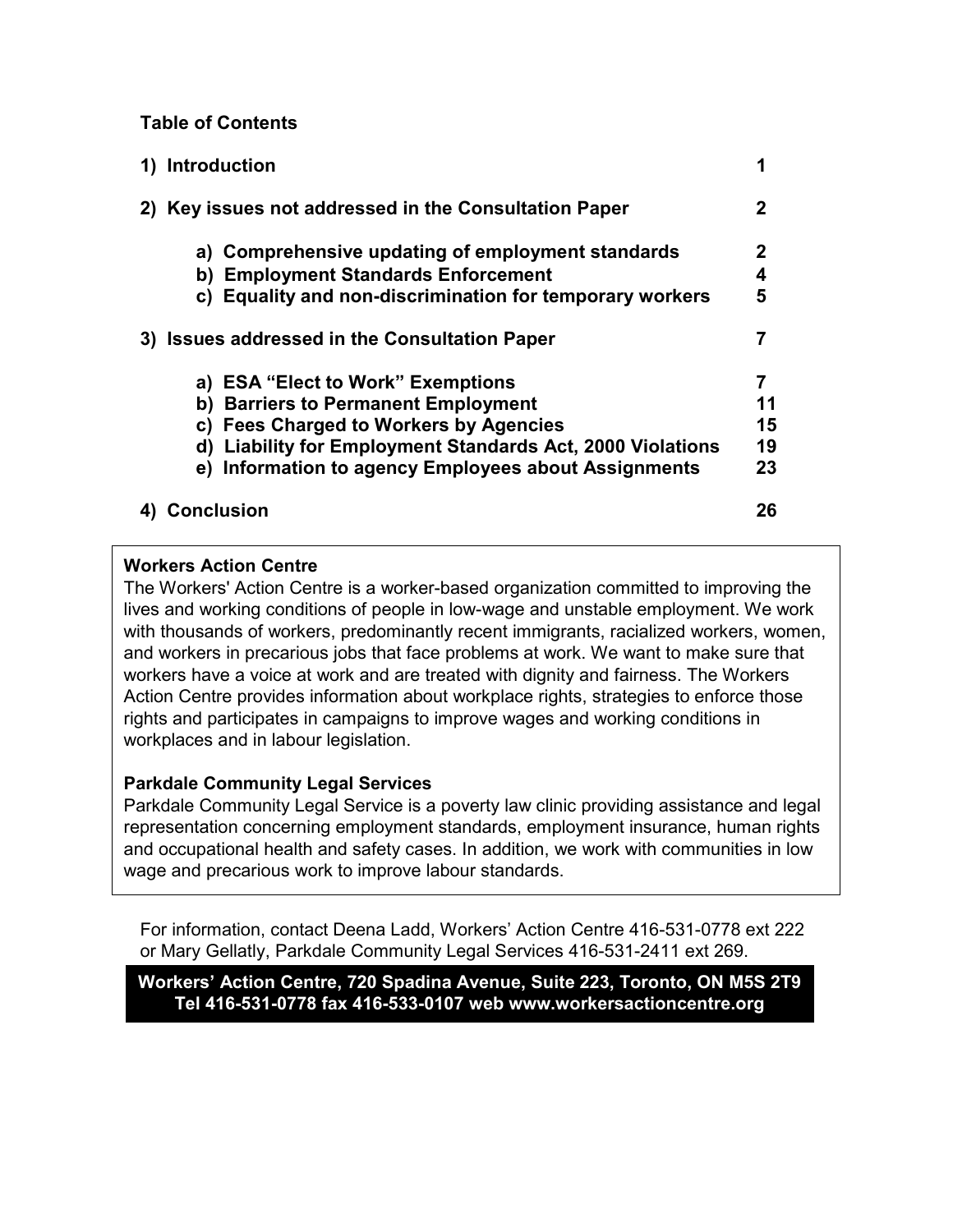#### 1) Introduction

#### Sage Joehill, member of the Workers' Action Centre

I worked in a hospital for 23 years before I got phased out. When I got an assignment through an agency to work for a well-known government institution, I was so happy to work at all that I took the job.

In my experience, the abuses I faced began on day one. When the agency gave me a contract I was so anxious to work I signed it right away. Even though I was an employee, the contract stated that I was independent contractor. The agency did that to avoid paying me overtime and holiday pay.

I never dreamed I would end up having to fight for overtime and holiday pay and against unfair practices. I had the skills to offer and I was promised that working through an agency would be my foot in the door to a permanent job. As a result I was willing to sacrifice, and worked long hours, including weekends and holidays, on short notice. But the reality was I was treated as a second-class employee. I was denied basic wages and faced unfair barriers to permanent work.

When I asked the agency about my pay, they said it was the company's fault. When I asked the company, they said it was the agency's problem. So I was left in limbo and no one took responsibility for the violations. I didn't want to risk my job, so I stopped asking questions.

Although the client company was actively hiring (and I was even helping them to train new people), no permanent job materialized for me. When I asked the company for permanent work, they said no because they would have to pay the agency a big fee to hire me. So I offered to pay the fee myself to secure a permanent job, but no luck. After that, the company ended my contract.

Sage's experience highlights many of the issues raised in the Consultation Paper on Work through Temporary Help Agencies. Like all too many temp workers, having been misclassified as an elect to work employee, Sage was denied public holiday and termination pay. At 53 and with over two decades of experience in her field, she faced the barriers to permanent employment that agencies erect which trap people like Sage in precarious work. Fees, such as the financial barrier to permanent employment Sage faced, are just one of the myriad of ways that direct and indirect fees are charged in temp work.

The issue of liability for *Employment Standards Act* (ESA) violations in the consultation paper only hints at the enormity of problems arising for temp agency workers. People working indirectly for a company through a temp agency effectively have two employers. As Sage aptly describes it, all too many times temp workers are left in limbo.

As Sage's experience demonstrates, the issues facing temp agency workers cannot be hived off in to a neat package. The issues raised in the Consultation Paper are only some of the issues facing temp agency workers.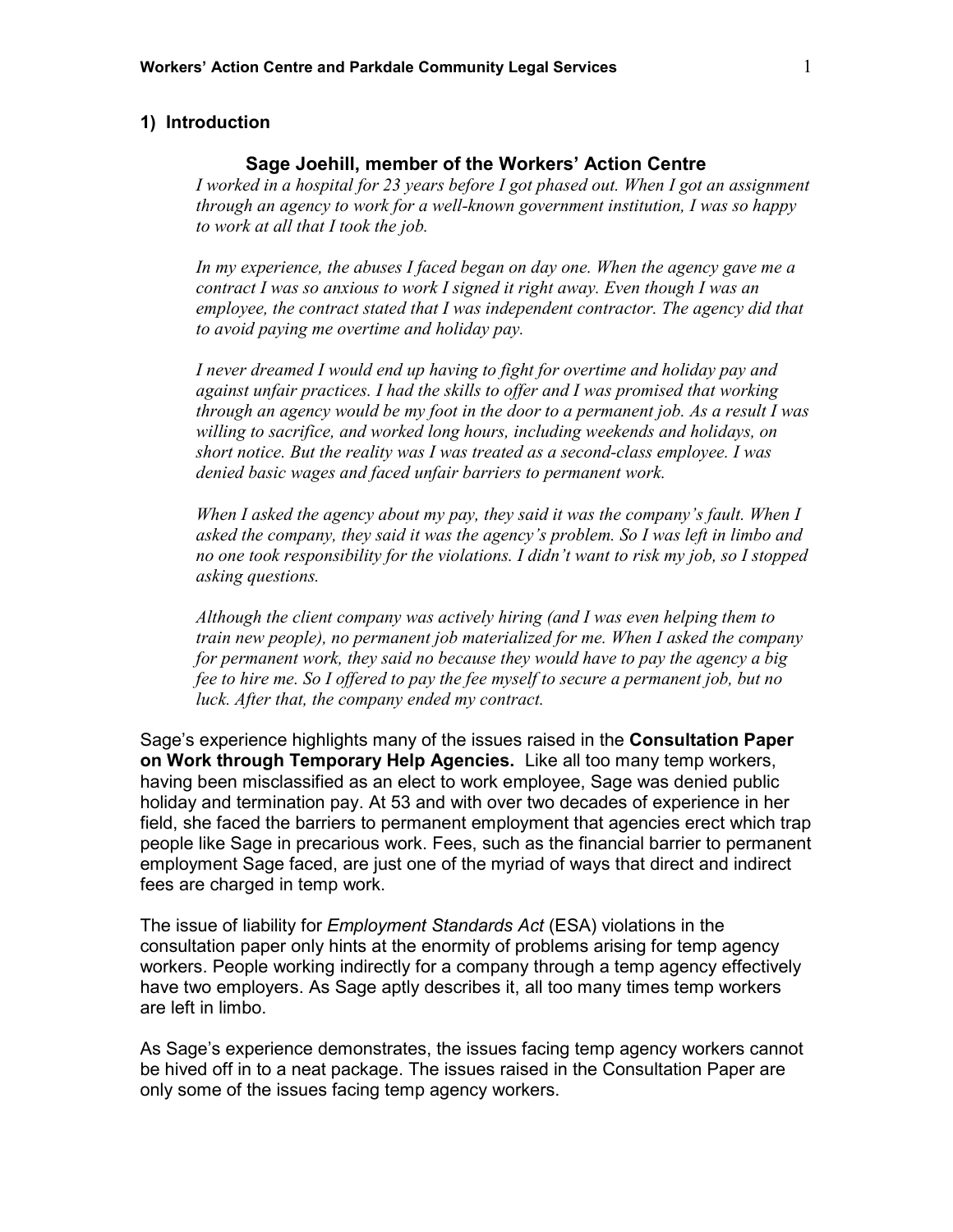The Consultation Paper on Work through Temporary Help Agencies states that the "McGuinty Government is committed to ensuring that employees working through temporary help agencies are properly protected under the law." To accomplish this there are additional issues that must be addressed in the review of the Employment Standards Act with a focus on temporary work.

First, when we look at the reality of what happens in the labour market, it is impossible to separate out one form of employment, such as temporary agency work, from other forms of employment, such as employment disguised as independent contracting. In Sage's experience she was hired indirectly by the company through a temp agency and she was misclassified as an independent contractor. Both practices are strategies used by employers to shift costs and liabilities of employment. Regulating temp agency work alone may act as an incentive for employers to shift practices to other more unregulated forms. We need to embed the review of temp work in a strategy to comprehensively update employment standards to protect all workers.

Second, protecting temp workers through improving employment standards is just one side of the coin. Workers need to be able to enforce their employment rights while they are on the job. With no protection in the workplace, Sage was denied minimum standards such as overtime pay. When violations of minimum standards occur, workers must absorb the lost earnings until they can find a new job, as Sage did for many months, or be fired, as Sage was when she tried to get permanent work. That is why any review must include improving employment standards enforcement.

Third, the ESA has an important role to play in establishing a framework for equality. The government should not enable employers to impose inferior conditions on workers because of the form of employment or employment status. Equality and non-discrimination for temp agency workers is central to policy reviews of temporary agency work in European countries, the European Union and the International Labour Organisation. So too must Ontario address equality of working conditions for temp agency workers.

We will briefly touch upon these wider themes before addressing the issues raised in the Consultation Paper.

## 2) Key issues not addressed in the Consultation Paper

l.

#### 2 a) Comprehensive updating of employment standards are required

The way work is organized has changed drastically over the past 30 years. More than 37 percent of jobs are part-time, temporary or own-account self employed.<sup>1</sup> Characterized by work and income instability, more people are juggling two or three jobs, without employment benefits or workplace protection.

 $1$  Cynthia Cranford, Leah F. Vosko and Nancy Zukewich, "Precarious Employment in the Canadian Labour Market: A statistical Portrait," Just Labour 3, 2003.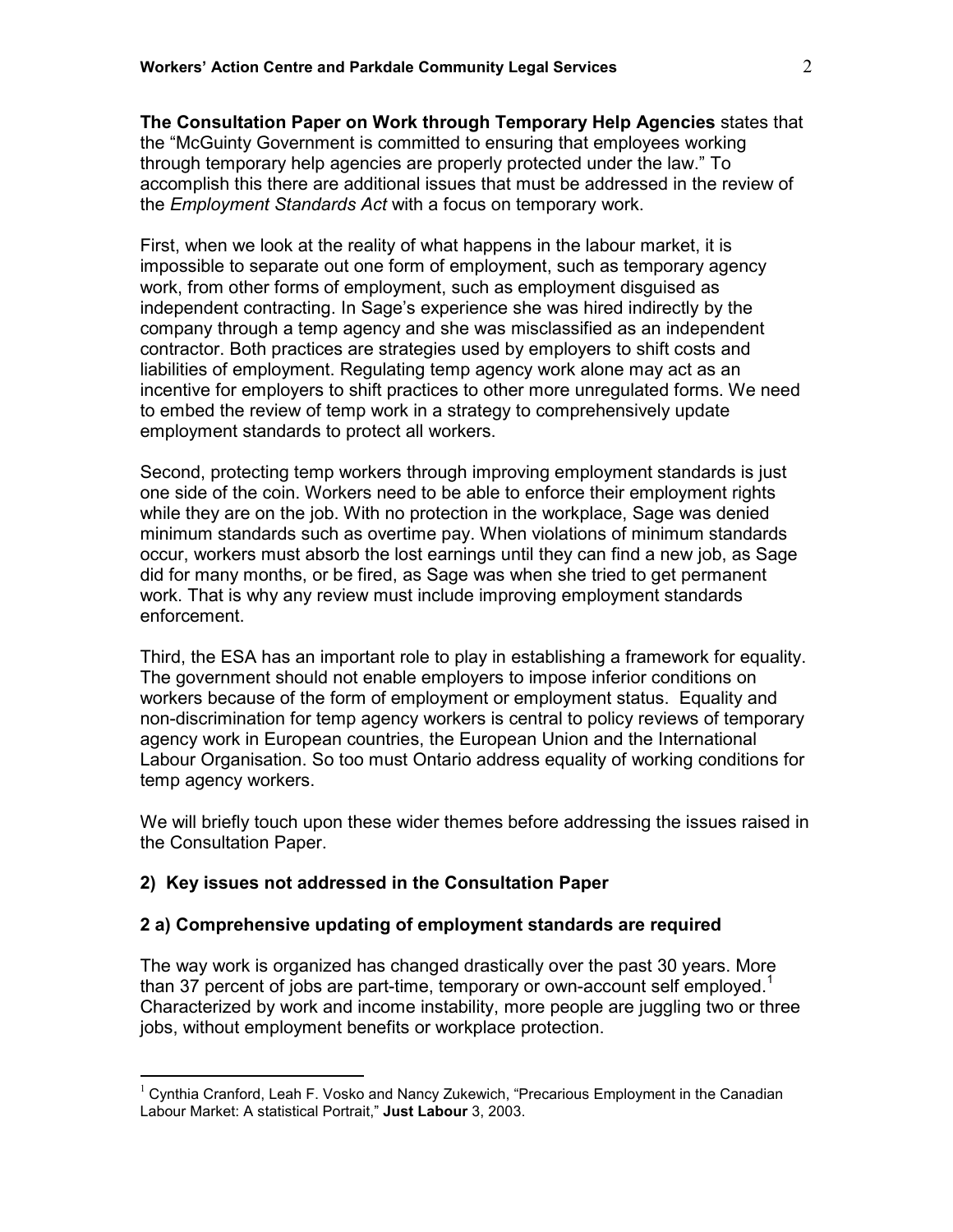Yet our labour laws and employment benefits are still based on a standard employment relationship developed after World War II. Increasingly gaps in our labour laws and practices have created incentives for employers to move work beyond the protection of employment standards. Work that used to be done in-house is now outsourced by companies. Employers seek to hire people indirectly through intermediaries -- temporary help agencies are only one way employers are doing this. Employment is also being disguised as independent contracting or franchising as employers seek to bypass labour laws. Many of these practices seek to shift the costs and liabilities of the employment relationship on to intermediaries and workers who least can afford it.

Employers rationalize these practices as necessities to improve flexibility in an increasingly globalized world. But workers' experiences show that outsourcing, indirect hiring and misclassifying workers takes place in sectors with distinctly local markets: business services, construction, retail, warehousing, transportation, healthcare and manufacture of goods consumed locally.

Ontario lags behind European policymakers on both a national and European Union level. There policymakers have developed a range of strategies to extend protections and rights to economically dependent workers in new forms of work organization.<sup>2</sup> In 2006, the International Labour Organisation (ILO) called for national policies that "at least" include measures that "ensure standards applicable to all forms of contractual arrangements, including those involving multiple parties, so that employed workers have the protection they are due". $3$ 

History demonstrates that employers create new, unforeseen and unprotected work arrangements. That is why an essential first step must be to expand the scope of the Employment Standards Act to include all who work and all work arrangements. In this way we remove the incentives and statutory mechanisms allowing employers to move some forms of work beyond the reach of employment standards. By requiring all work to meet basic minimum employment standards, we can finally establish a level playing field for employers and a minimum floor of rights and standards for workers and society.

Labour Minister Duguid tells us in the discussion paper that he wants to "ensure that Ontario's employment legislation reflects the realties of today's workplace and labour market in a balanced way." Individual steps that update and improve the gaps in l.

 $^2$  This is largely being done through measures to expand the boundaries of the scope of employment and bring (some) legal protection to workers previously excluded. Italy has extended the definition of employee to include 'parasubordination'. Other countries have also expanded the scope of employment standards to address atypical or non-standard work (for example, New Zealand and Finland). Germany expanded its definition of employee to reduce the opportunity to disguise the employment relationship. See discussion in Jean Bernier's submission to the federal Labour Standards Review, "The Scope of Federal Labour Standards and Non-traditional Work Situations" October 31, 2005. Legislators are also bringing in some benefits and protections for types of atypical employment. For example, the International Labour Organization developed conventions on homework, part-time work and employment agencies. The Economic Union has established directives on part-time and fixed-term contracts to bring equity between atypical or non-standard work and permanent employees and it is currently working on a temporary agency work directive.

<sup>&</sup>lt;sup>3</sup> International Labour Organisation, Recommendation on Employment Relationships, S. 4c. 2006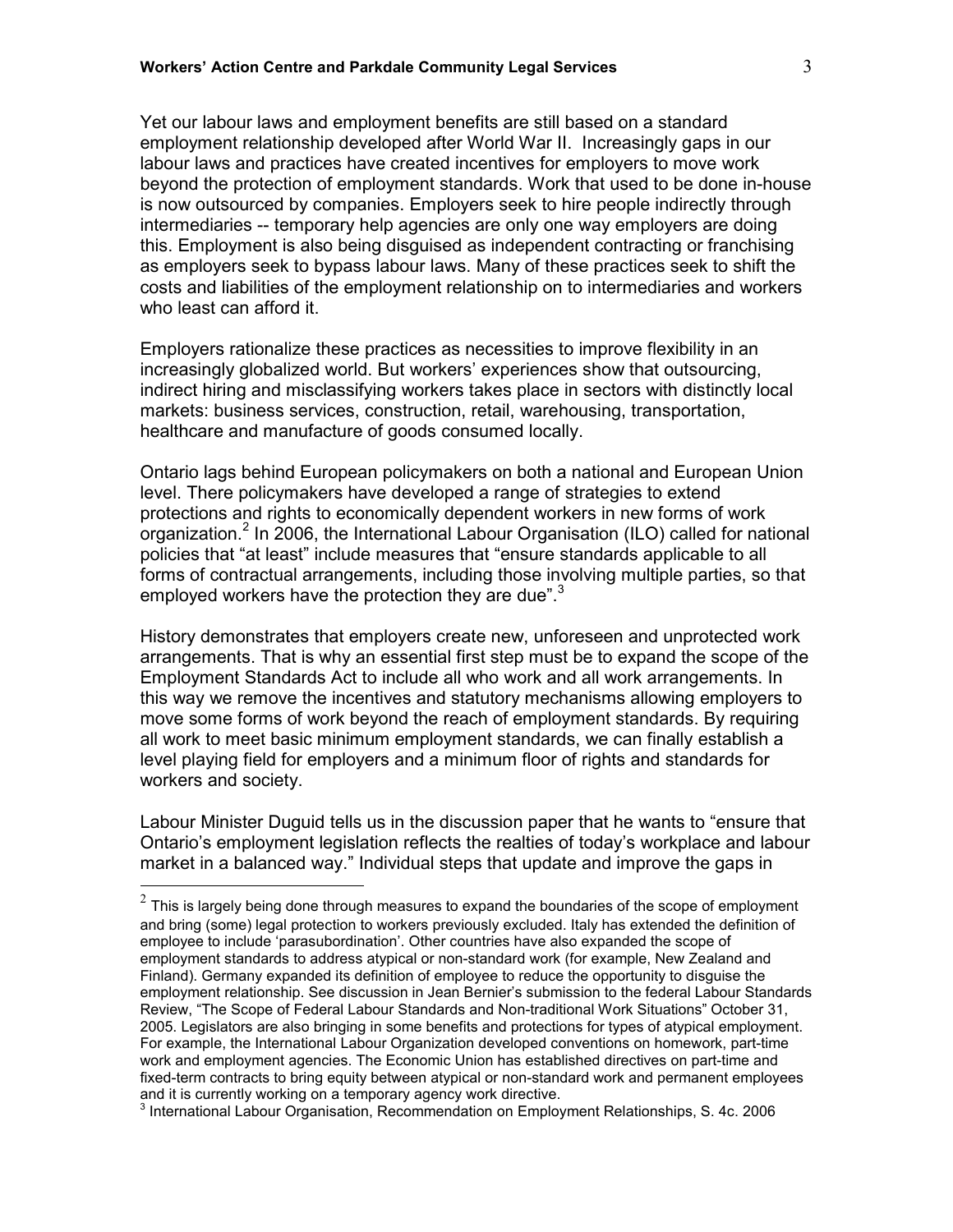legislation to address the labour market run the risk of plugging one hole while expanding others. Improving protections for temp agency workers is a critical piece of what is necessary to improve labour market regulation. But it must be done within a plan and commitment to plug all the holes.

#### Recommendation

l.

The Ontario government must embed changes to protect temp agency workers in a much larger strategy to update and improve employment standards to address new forms of work. Expanding the scope of the ESA to protect all workers is an essential step in this process.

#### 2 b) Employment Standards Enforcement

The *Employment Standards Act* (ESA) has become increasingly unable to address substandard conditions in today's economy. The failure of governments over the past 30 years to adequately fund and staff employment standards' regulation, and the shift from enforcement in workplaces to enforcement through individual claims resolution by former employees has essentially shifted the onus for enforcement onto workers who have the least power.<sup>4</sup> As former Ontario Labour Minister Bentley correctly states, "(R)ights without remedies will not be rights for long. Remedies that are not used are not remedies at all.... a more effective approach to ESA enforcement is long overdue."<sup>5</sup> This statement accompanied the promise of more inspections of Ontario workplaces and prosecutions of employers who violate the law. But under-funding of proactive enforcement hampers any real improvements.

With unequal power between workers and employers and no real protections against reprisals, workers can do little to enforce their rights while they are on the job. People working through temporary agencies are particularly vulnerable. The nature of the triangular employment relationship enables both the client company and the agency to avoid their employment standards responsibilities. It is all too easy to terminate work or simply not provide new assignments to workers who try and assert their rights. As Sage's experience shows, unless we have effective enforcement of minimum standards, new improvements to protect temp agency workers will have little real benefit because workers will still have no protection while they are working.

 $4$  There is a less than 1% chance that an Ontario workplace will be inspected by the Ministry of Labour to determine if minimum employment standards are being complied with. When violations are detected through individual claims by largely former employees, there is no protection for current employees. There is little consequence for violating employment standards. For example, in 2005-06, the Ministry found that employers violated workers rights in 11,358 claims totaling almost \$37 million in unpaid wages and entitlements, yet it only prosecuted four companies and two directors. See WAC's **Working on the Edge** for a fuller discussion.

 $5$  The Honorable Chris Bentley, Statement to the Legislature Regarding 60-hour Work Week, Queen's Park, April 26, 2004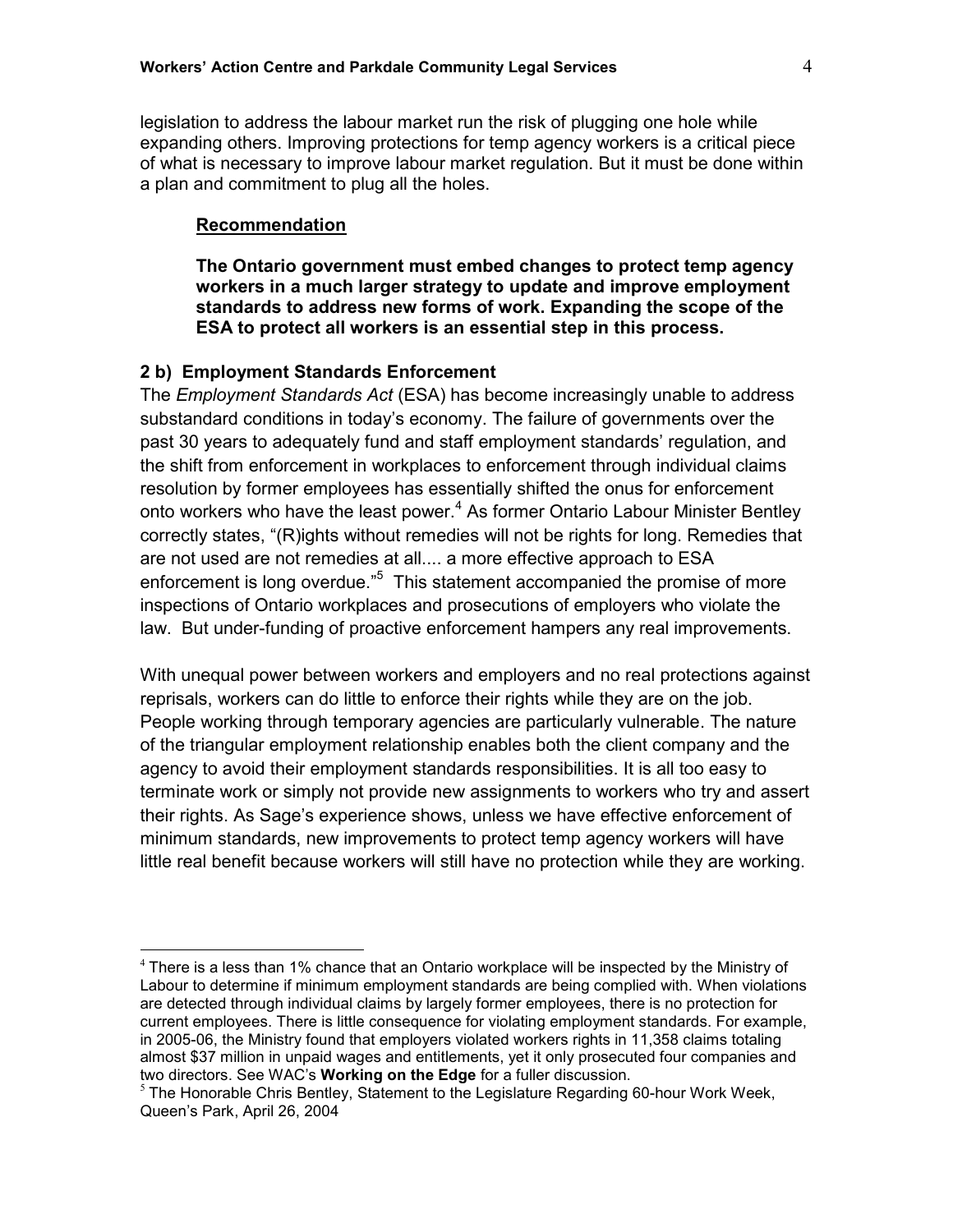#### Recommendation

#### The Ontario government must dedicate the resources necessary to improve enforcement. Start with the hiring of 100 new officers to conduct proactive inspections and extended investigations of claims. Increase the costs of employer violations to improve compliance $6$ .

Experience demonstrates that the most effective enforcement of employment standards legislation occurs through grievance and arbitration when workers are covered by a collective agreement. However, people in precarious forms of work face substantial barriers in exercising their right to unionize. For example, temp agency workers are only really considered to be employed when on assignment at a client company. The agency does not consider them to be employees when they are not assigned. The Labour Relations Act does not address how temp agency workers in this triangular relationship can exercise their right to unionize. So in addition to more effective enforcement of employment standards, we must also address the statutory and practical barriers people in precarious work face trying to exercise collective rights.

#### Recommendation

l.

The Ontario government must commit to a comprehensive updating of the Labour Relations Act to address new forms of work organization in order to remove barriers to workers' collective rights.

#### 2 c) Equality and non-discrimination for temporary agency workers

Temp workers will work months, sometimes years, alongside co-workers doing the same job but for less pay, fewer or no benefits, little protection against violation of employment standards and no protection against termination. Temp workers earn 40 percent less than their co-workers hired directly by the company.<sup>7</sup> Temp workers will not receive the health or other benefits that their permanent co-workers will receive. Working under the constant threat of their work being terminated, temp workers have no protection against violations of their employment standards. Temp workers are less able to take sick days, family emergency leave or vacation than their directly hired co-workers.

It is women, immigrant and racialized workers who are relegated to precarious employment in low-wage sectors and low-end occupations. This is due to race and gender barriers in our economy that do not recognize credentials, experience and that deny workers the opportunity to get jobs and wages appropriate to their training, experience and expertise.<sup>8</sup> Preventing discrimination against temp agency workers by ensuring equality in wages and working conditions between workers hired directly

 $6$  Please see the Workers' Action Centre's report, **Working on the Edge** (2007) for a comprehensive set of recommendations to improve enforcement.<br><sup>7</sup> Statistics Canada, "Earnings of Temporary Versus Permanent Employees" **The Daily** (Wednesday,

January 26, 2005).<br><sup>8</sup> Cheryl Teelucksing and Grace-Edward Galabuzi, **Working Precariously: The Impact of Race and** Immigrant Status on Employment Opportunities and Outcomes in Canada (The Canadian Race Relations Foundation, May 2005)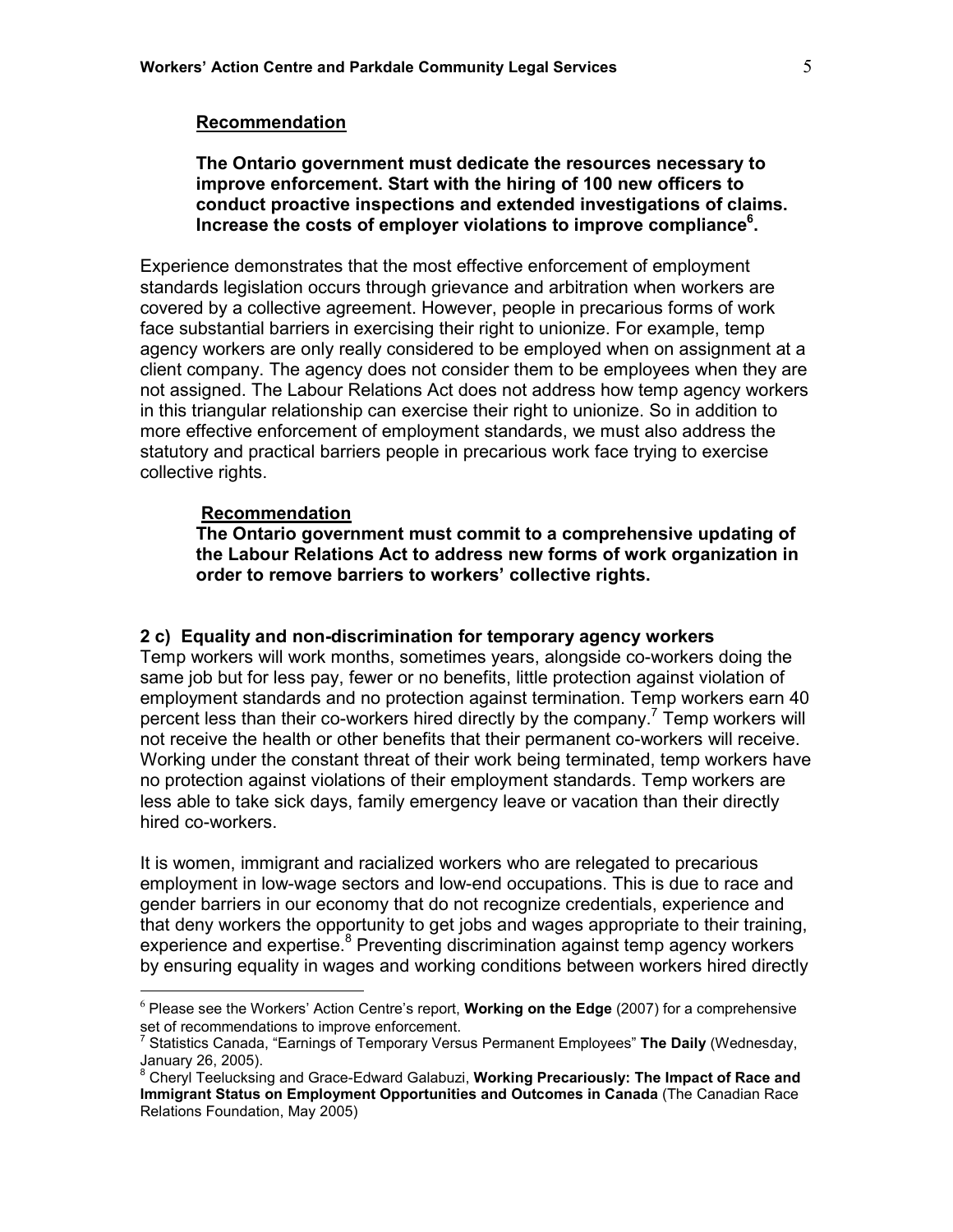by companies and those hired indirectly through temp agencies is one step in bringing the ESA in compliance with the Human Rights Code.

Many other jurisdictions have made significant strides to provide equal treatment for people doing similar work but under different employment forms. Eurociett, which represents temp agencies in the European Union (EU) and UNI-Europa, which represents unions, released a joint declaration on working conditions for temporary agency workers on May 29, 2008. Central to this agreement is the principle of nondiscrimination. They are calling on the EU Commission and Parliament to, among other things, "agree that the non-discrimination principle should apply to temporary agency workers' basic working and employment conditions… and will apply from day 1 of an assignment…" Basic working and employment conditions of temporary workers shall be at least equal to those of a comparable worker doing the same or similar job in the user company and that would apply if they had been recruited directly by that enterprise to occupy the same job.<sup>9</sup> The UK government has finally recognized the need for regulating temp agency work and for providing for equal treatment. This is notable since the UK has one of the largest temp industries in the EU. The UK government agreed to a deal on May 20, 2008 between unions and employers that will see agency workers in the UK receive equal treatment.<sup>10</sup> Many other countries in Europe have adopted provisions for equal treatment for temporary agency workers (Austria, Belgium, Finland, Germany, Greece, Italy, Luxembourg, Netherlands, Portugal, Spain, and Sweden).<sup>11</sup> Quebec's labour code prohibits employers from paying lower wages for workers doing the same tasks because the person usually works less hours. There is no principled reason why temporary agency workers should not have the same type of protection.

Equality and non-discrimination for temporary agency workers is conspicuously absent from issues raised in the discussion paper on temporary help agencies. This must be remedied. Not only must we begin discussion of this principle for employment policy, but we need to begin making strides like our European counterparts. To that end, we recommend the following.

#### Recommendation

l.

Indirect and temporary agency workers should receive the same working and employment conditions (pay package, statutory and employer-sponsored benefits and conditions) that the client company provides to other workers in all forms of comparable work.

<sup>&</sup>lt;sup>9</sup> Eurociett/UNI-Europa Joint Declaration on the Directive on working conditions for temporary agency workers, Brussels, May 28, 2008.

 $10$  Although it is a problem that equal treatment would only apply after 12 weeks. Department for Business, Enterprise and Regulatory Reform, United Kingdom "Government agrees fair deal on Agency Work" press release, Tuesday May 20, 2008

<sup>&</sup>lt;sup>11</sup> Vosko, Leah F. (2008). "Temporary Work in Transnational Labour Regulation: SER Centrism and the Risk of Exacerbating Gendered Precariousness." Social Indicators Research.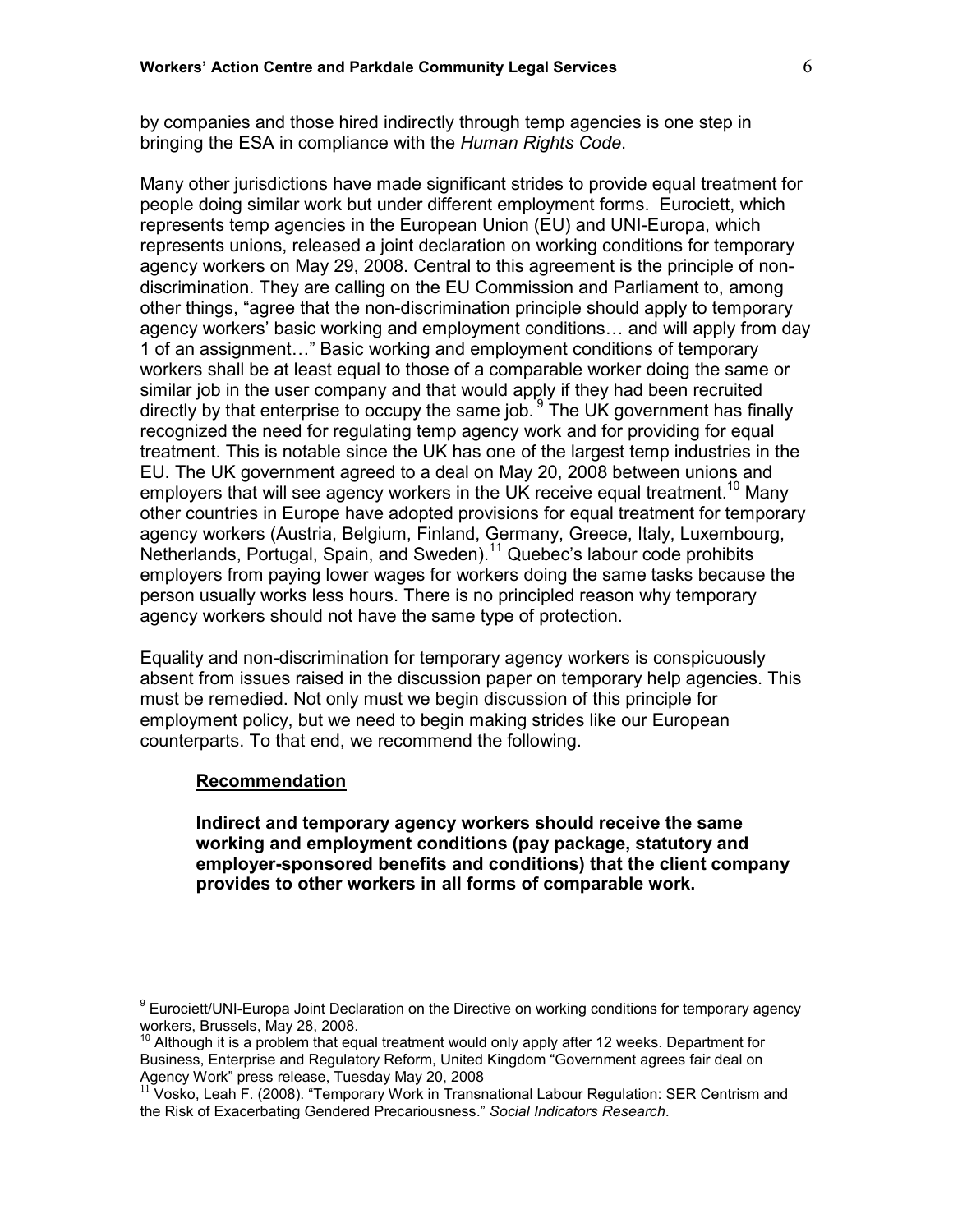The Consultation Paper states that this review came about because of the practices of temp agencies that may be negatively impacting Ontario workers. In order to adequately address these practices, however, we must ensure that we are broadly framing the discussion to cover all the industry's practices that may negatively impact on workers. The employment and staffing industry generates most of its revenue from temporary staffing services (70%). It also has substantial revenues coming from permanent placement and contract staffing services  $(28\%)$ <sup>12</sup> It is not only the situation of workers hired indirectly through intermediaries such as temp agencies that must be addressed. We must also address practices loosely grouped under the industries' other practices – permanent placement, contract staffing or otherwise being placed to provide services. The repeal of Ontario's Employment Agencies Act in 2000 left a regulatory vacuum that has enabled the industry to create a variety of practices, including charging workers fees.

We need the broadest definition of employer practices and relationships to ensure that we are protecting Ontario workers. We must address the contractual relationships that involve multiple parties (such as client companies, temp agencies and other intermediaries, workers) in the placement in temporary and permanent work.

## 3) Issues addressed in the Consultation Paper

## (a) ESA "Elect to Work" Exemptions

l.

People working through temporary agencies work along side permanent workers, doing the same work but they do not receive public holiday pay. One WAC member worked almost three years at a steel plant through two agencies. His directly-hired co-workers got public holiday pay but he did not. He filed claims at the Ministry of Labour against each agency and won his public holiday pay but none of his temporary co-workers at the plant got public holiday pay. The time has come to repeal this outdated exemption that the temp agency industry is using to discriminate against temp workers and avoid paying public holiday pay.

The elect to work provision of the ESA is outdated. It is based on the notion that there is a type of worker that "cannot be counted on to work regularly"<sup>13</sup> and because of this they should receive fewer statutory benefits like public holiday pay or termination and severance provisions. Crafted when the regular, full-time employment model was the norm, this notion of "regular" work has been supplanted by new forms of temporary, part-time, contract, own-account work that are increasingly dominating Ontario's labour market (more than 37 percent of jobs).

 $12$  Statistics Canada, "Employment services industry," The Daily, Wednesday May 7, 2008.

<sup>&</sup>lt;sup>13</sup> See Referee Haladner's comments in Batcher & Associates, 1977. Cited in Employment Practices Branch, Employment Standards Act 2000 Policy and Interpretation Manual, Vol. 2 (Toronto: Thomson Carswell) 31-39.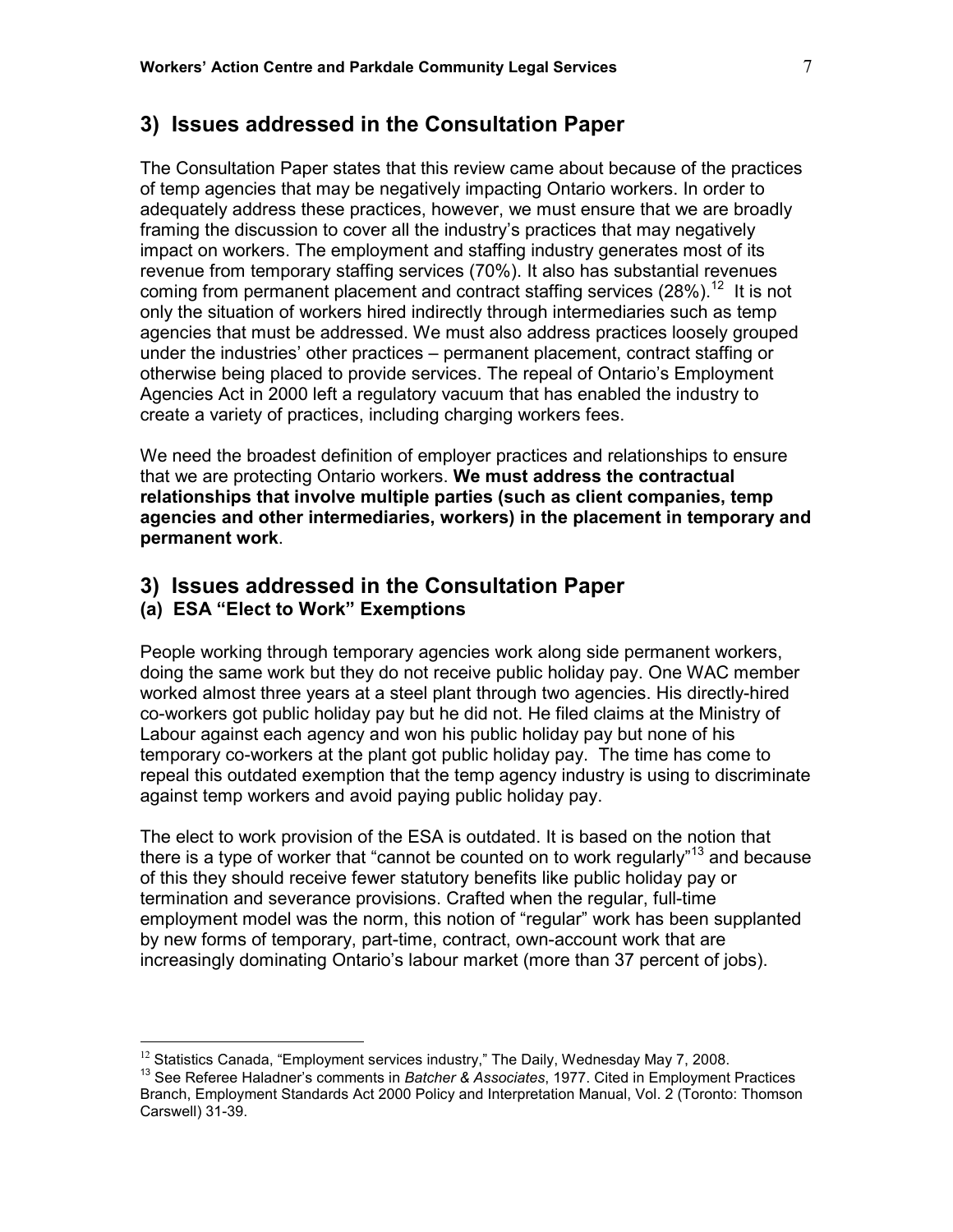Moreover, the concept on which "elect to work" is based is on an idea of a kind of temporary work that no longer exists (if it ever did). In the last 15 years the number of agencies in Canada has grown from 1,300 temporary staffing and employment agencies generating \$1.5 billion to 4,385 agencies generating over \$8 billion.<sup>14</sup> As the government observes in the Consultation Paper, temporary workers have gone from filling in when a worker is sick or on holidays in clerical and business services to providing temporary and longer term work in many sectors of the economy. Indirect staffing through temporary agencies has become a feature of our economy. We doubt that temporary workers 30 and 40 years ago could ever really elect not to work without some penalty. But even so, the temp industry has not grown so dramatically using just workers "that cannot be counted on to work'.

Under the Act, election can only be determined on a case by case basis. However, the temporary help industry in Ontario has effectively misclassified all temp agency workers as elect to work to avoid paying public holiday pay and following termination provisions. Workers routinely are given contracts which state that they are elect to work; this is in contravention to the Act. Elect to work status cannot be predetermined.

Employers need clear rules. As we have seen in the case of public holidays, in the absence of regulatory clarity, employers become confident in developing practices that contravene or fall outside the ESA.

Some agencies establish special benefits that will pay a set amount in lieu of public holiday pay to those people who have worked a set number of hours, generally 480 hours but in some cases up to 850 hours. This is still taking place even though the ESA 2000 changed public holiday pay provisions so that the payout is based on the wages earned in the previous four weeks divided by 20. Workers are only entitled to holiday pay if they have done work for the agency. Importantly, the amount of holiday pay they are entitled to is directly proportional to the amount of work they have done for the agency.

| The Government wants to<br>know:           | <b>Our Response</b>                                                                                                                                                                                                                                                                                                                                                       |
|--------------------------------------------|---------------------------------------------------------------------------------------------------------------------------------------------------------------------------------------------------------------------------------------------------------------------------------------------------------------------------------------------------------------------------|
| 1) Should the exemptions be<br>maintained? | <b>No Elect to Work Exemptions</b><br>Elect to work exemptions for public holiday pay<br>and termination are outdated and do not<br>conform to current labour market practices. Only<br>two other provinces, New Brunswick and Prince<br>Edward Island, contain elect to work<br>exemptions. All other provinces and territories<br>do not have elect to work exemptions. |
|                                            | In her government-appointed review of home<br>health care, former Ontario Health Minister                                                                                                                                                                                                                                                                                 |

<sup>&</sup>lt;sup>14</sup> Leah F. Vosko, Temporary Work: the Gendered Rise of a Precarious Employment Relationship (Toronto, University of Toronto Press, 2000) 128 and Statistics Canada "Employment services industry, The Daily Wednesday May 7, 2008.

l.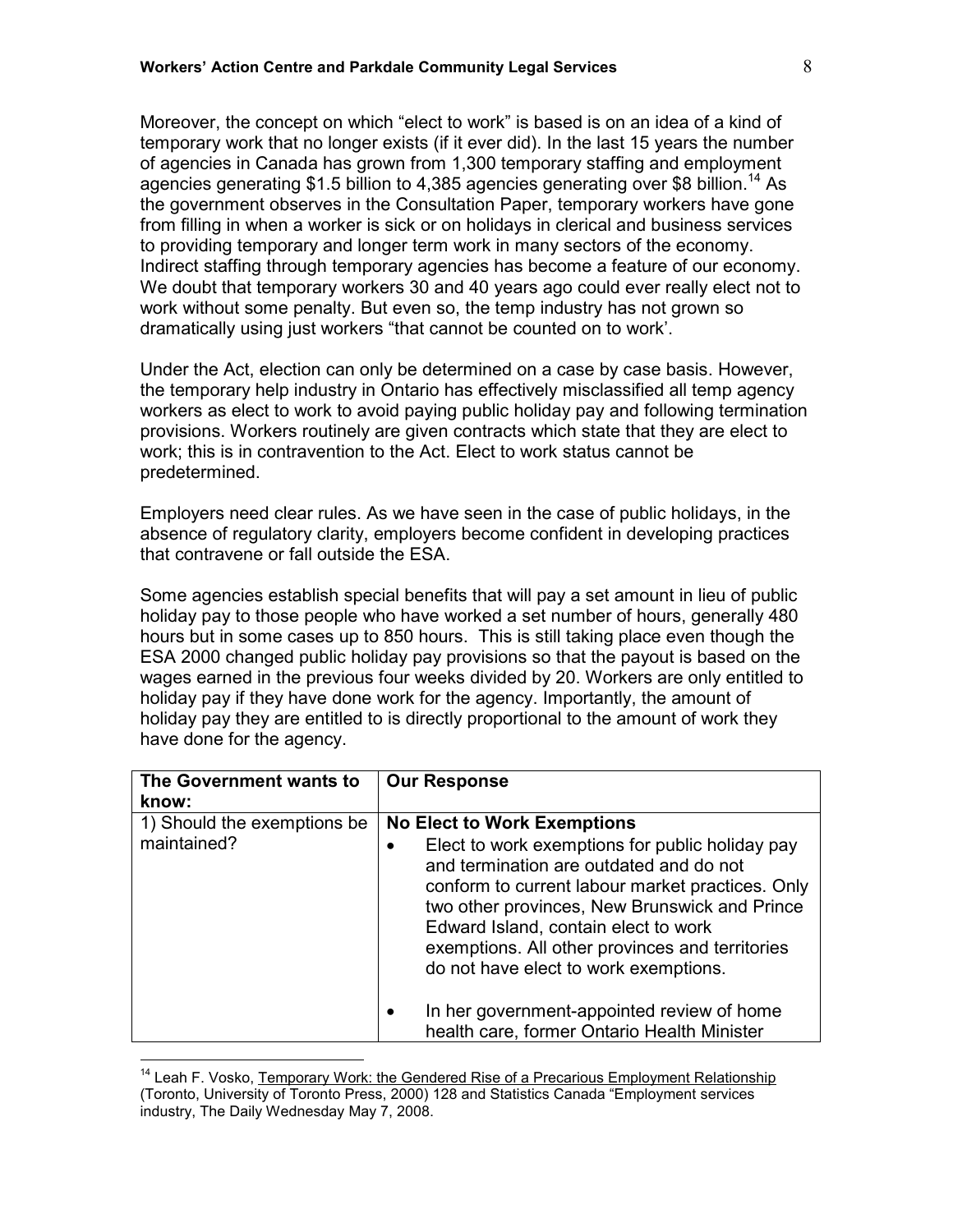|                                                                                                                                                                                                   | Elinor Caplan recommended changes for<br>temporary agency home care workers that<br>included:<br>"eliminate elect-to-work as described in the<br>Employment Standards Act in home care so<br>that all workers receive full coverage under<br>the Employment Standards Act related to paid<br>statutory holidays, notice of termination and<br>severance pay."15                                                                                                                                                                                                                                                                  |
|---------------------------------------------------------------------------------------------------------------------------------------------------------------------------------------------------|----------------------------------------------------------------------------------------------------------------------------------------------------------------------------------------------------------------------------------------------------------------------------------------------------------------------------------------------------------------------------------------------------------------------------------------------------------------------------------------------------------------------------------------------------------------------------------------------------------------------------------|
| 2) Are there any situations<br>where the elect-to-work<br>exemptions make sense<br>because of differences in the<br>way work is done by an<br>elect-to-work employee and<br>a "regular" employee? | No Exceptions. Stop discrimination on public<br>holiday pay and termination for temp workers<br>Especially in the context of many jurisdictions in<br>Europe moving to ensure equal conditions<br>between indirect / temporary agency workers<br>and "regular" workers, it is time for Ontario to<br>remove the outdated elect to work provision<br>which is used to maintain inequality for<br>temporary workers.                                                                                                                                                                                                               |
| 3) What would be the impact<br>of revoking the exemptions<br>on employees, temporary<br>help agencies and client<br>businesses of agencies?                                                       | <b>Fairness</b><br>Revoking elect to work exemptions will level the<br>playing field between employers, particularly<br>those employing workers on a temporary,<br>casual, or indirect basis, if temporary agencies<br>are no longer using the exemption to avoid<br>compliance with public holiday and termination<br>provisions.                                                                                                                                                                                                                                                                                               |
|                                                                                                                                                                                                   | The main impact on agencies and client<br>companies will be financial in that they will have<br>to pay public holiday and adhere to termination<br>requirements, like other employers. Most of the<br>large agencies are used to paying public holiday<br>pay and following termination provisions<br>because they have to do so in most of the other<br>provinces and territories across the country that<br>do not have elect to work exemptions. Like<br>practices in other jurisdictions, agencies and<br>client companies must take responsibility for<br>paying public holiday pay and providing notice of<br>termination. |
|                                                                                                                                                                                                   | The impact for temporary agency workers will be<br>significant. Workers will be able to join co-                                                                                                                                                                                                                                                                                                                                                                                                                                                                                                                                 |

<sup>&</sup>lt;sup>15</sup> Hon. Elinor Caplan, "Realizing the Potential of Home Care: Competing for Excellence by Rewarding Results" Report of the Ontario government's review of the competitive bidding process used by Ontario's Community Care Access Centres (CCACs) to select providers of goods and services. p 29.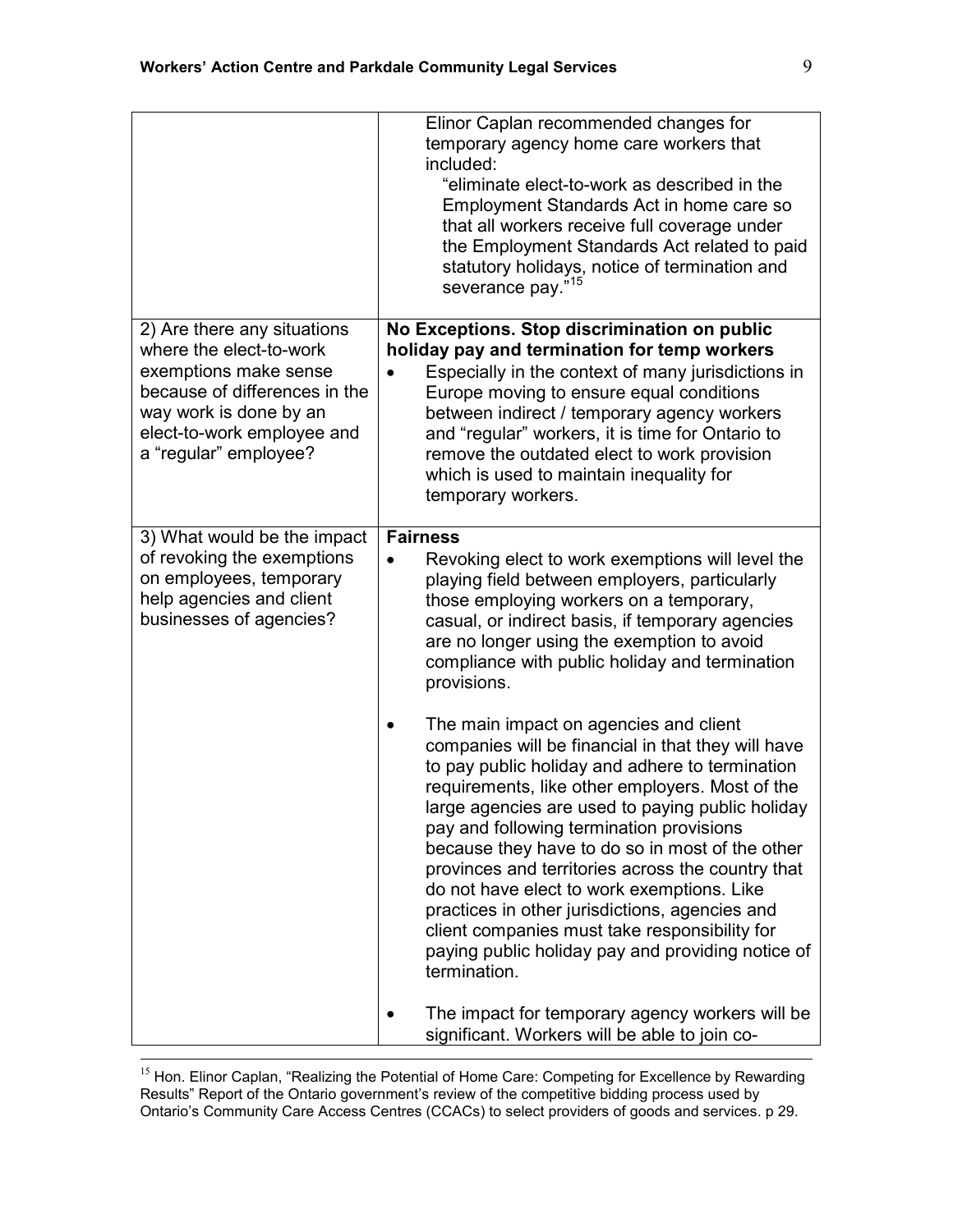| workers, families and the community in enjoying      |
|------------------------------------------------------|
| public holidays as a day of rest, not economic       |
| hardship. Temp agency workers would                  |
| potentially gain nine public holiday pays per        |
| year. Requiring temporary agency and client          |
| companies to adhere to termination notice will       |
| not necessarily increase job and income              |
| stability, but it will provide workers with notice   |
| that will provide workers with a bit of time to help |
| them find new employment.                            |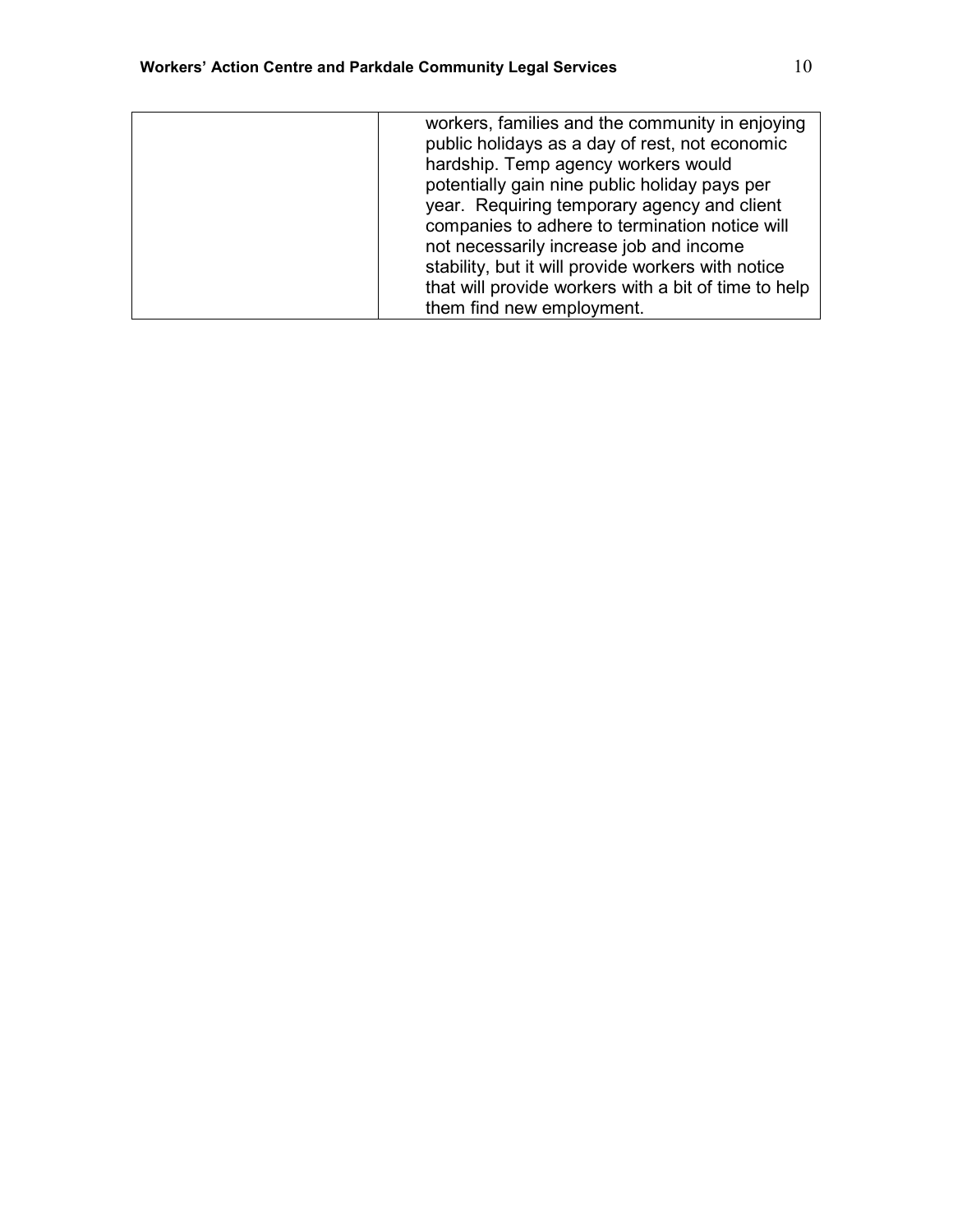## b) Barriers to Permanent Employment

There are a variety of ways in which agencies and client companies erect barriers to agency workers being hired directly by client companies. Temp agencies generally sign contracts with client companies that require a fee to be paid by the company if a temp agency worker is hired directly. The terms of this vary. In most cases, client companies must pay a fee to the agency. For example, one clerical worker reported that the client company would have to pay the equivalent of one year's salary if he was hired directly. Because temp agency workers never see the contract between the temp agency and the client company, most do not know the terms of agreements preventing them from being hired.

One member of the Workers' Action Centre applied for a permanent job in a company that he had never worked for before. He was told he would have been hired, but the company had a contract with a temp agency that he had worked for almost two years prior. The client company-agency contract prevented any person that had worked through the agency in the previous two years from being hired by the company.

Some agencies erect barriers to permanent work directly on workers. For example some workers coming to the Workers' Action Centre report being charged fees of \$500 or two weeks' pay if they are hired directly by the client company. In other cases, agencies require workers to sign contracts with non-competition clauses which say that a worker will not work directly for any companies that are clients of the agencies.

Workers report less direct ways that temp agencies erect barriers to employment. Some workers have reported being fired by the agency when the client company reports to the agency that the worker has asked if permanent work is available. Less formal agreements restrict workers moving from one agency to another. For example, in cases where a client company hires workers indirectly through two or more agencies, workers are prevented from moving from one agency to another to secure higher pay rates.

Barriers to client companies providing references for workers hired indirectly through temp agencies further restricts workers' labour market mobility and movement from temporary to permanent work. It is the company that supervises and has direct knowledge of a worker's performance yet it is barred, either formally or informally, from providing references for its indirect workers. These practices maintain a pool of temporary workers for agencies (and client companies) to draw from.

Some large companies have temporary agencies housed within the company and only hire workers through the in-house temp agency. In some cases, people work years for a client company indirectly through a temp agency with no hope of permanent work.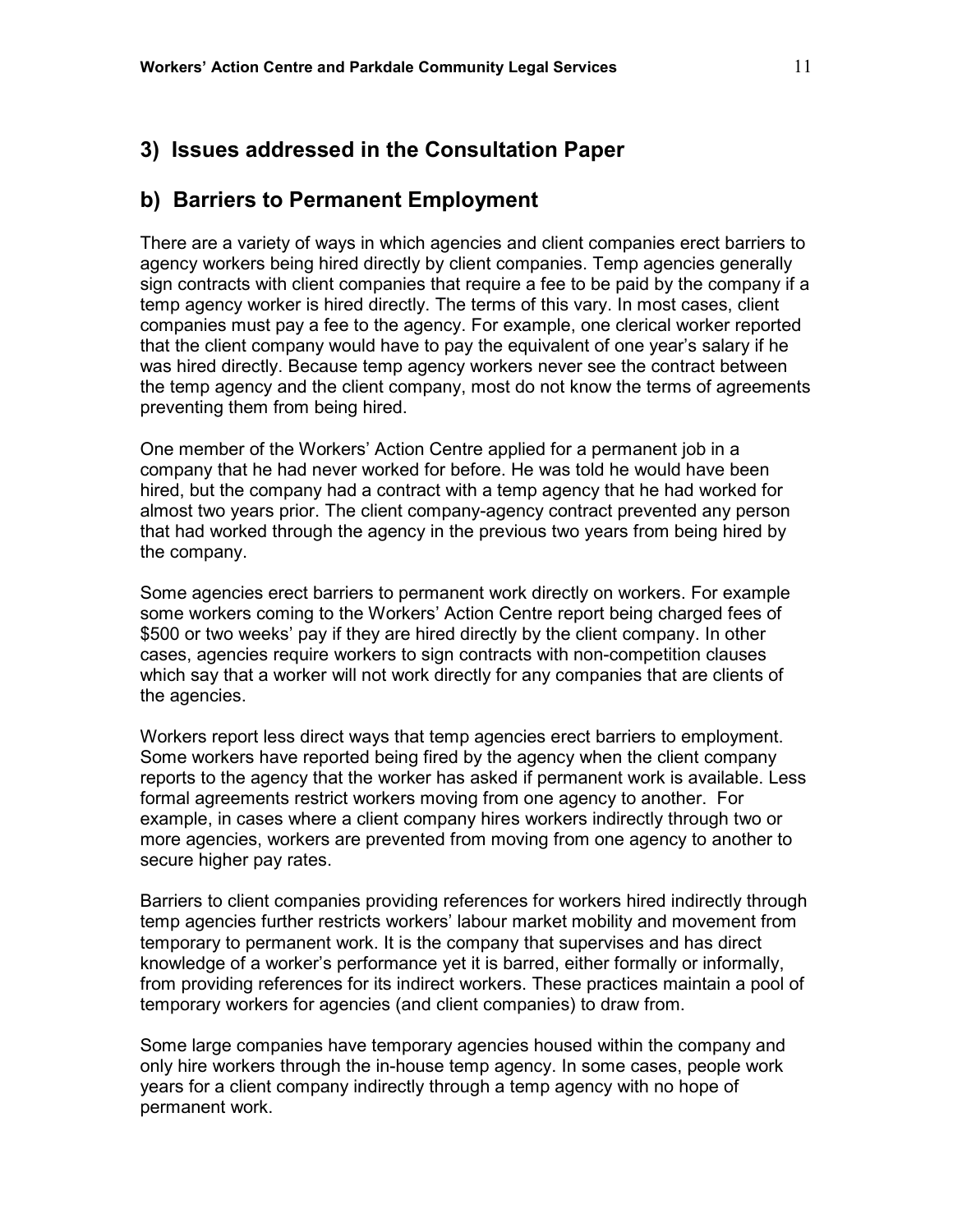#### Position on Barriers to Permanent Employment

It is fundamentally unfair to restrict or bar workers from moving from one employer to another or from indirect to direct employment. Workers have very little real power in the workplace. In fact the one power that workers do have is to withdraw their labour through terminating employment and getting another job. To allow temp agencies and client companies to restrict the movement of temp agency workers because of the form of employment (indirect temp agency) discriminates against people working indirectly through agencies.

Temporary workers make 40% less than their permanent counterparts,  $16$  have few employment benefits and face higher health risks due to employment strain than do their permanent co-workers.<sup>17</sup> Employment Standards must not enable employers to establish direct or indirect barriers out of such types of employment.

Changes are needed to Employment Standards that prohibit direct and indirect barriers to direct employment in the client firm, or group of firms or industry serviced by an agency. This would include prohibitions such as anti-competition clauses barring workers from seeking employment, fees or contractual restrictions on client companies and fees charged to workers.

| The government wants to know:                                                                                                                                                                                                                                                                                                            | <b>Our Response</b>                                                                                                                                                                                                                                                                                                                                                                                                                                                                                                                                                                                                                                                                                                                                                                                                                                                                                       |
|------------------------------------------------------------------------------------------------------------------------------------------------------------------------------------------------------------------------------------------------------------------------------------------------------------------------------------------|-----------------------------------------------------------------------------------------------------------------------------------------------------------------------------------------------------------------------------------------------------------------------------------------------------------------------------------------------------------------------------------------------------------------------------------------------------------------------------------------------------------------------------------------------------------------------------------------------------------------------------------------------------------------------------------------------------------------------------------------------------------------------------------------------------------------------------------------------------------------------------------------------------------|
| 1) Should an agency be able to                                                                                                                                                                                                                                                                                                           | No. Agencies should not be able to charge                                                                                                                                                                                                                                                                                                                                                                                                                                                                                                                                                                                                                                                                                                                                                                                                                                                                 |
| charge a fee to a client business                                                                                                                                                                                                                                                                                                        | workers or companies fees (direct or indirect) for                                                                                                                                                                                                                                                                                                                                                                                                                                                                                                                                                                                                                                                                                                                                                                                                                                                        |
| or agency employee if the client                                                                                                                                                                                                                                                                                                         | directly hiring workers.                                                                                                                                                                                                                                                                                                                                                                                                                                                                                                                                                                                                                                                                                                                                                                                                                                                                                  |
| wants to hire an agency employee<br>on permanently?<br>. If so, should there be a limit on<br>how much such a fee could be?<br>• If so, should there be a limit on<br>how long an agency can charge<br>such a fee? (For example, the fee<br>cannot be charged after the<br>employee has worked for the client<br>for 12 months or more.) | Through the mark-up on hourly wages paid for<br>indirect agency workers, agencies already<br>receive payment for the services they provide<br>recruiting and maintaining a pool of labour. For<br>each hour a temp agency worker works, the<br>agency gets a fee.<br>Conversion of a worker from indirect to direct hire<br>$\bullet$<br>after placement through a temp agency is not the<br>same as a fee for permanent placement charged<br>to the company (by, for example, a head hunter).<br>The agency has already received a fee via<br>temporary placement. Conversion of job status<br>does not constitute a whole new employment<br>placement service.<br>There is no reason to enable agencies to get a<br>payment to compensate for future loss of<br>earnings from a worker. In other forms of<br>employment, employers bear any loss when a<br>worker who may have been trained or received |

<sup>&</sup>lt;sup>16</sup> Statistics Canada, "Earnings of Temporary Versus Permanent Employees" The Daily (Wednesday, January 26, 2005).

 $\overline{a}$ 

<sup>&</sup>lt;sup>17</sup> Marlea Clarke, Wayne Lewchuk, Alice deWolff, Andy King, "This Just Isn't Sustainable: Precarious Employment Stress and Workers' Health (Unpublished paper, October 2006) 36.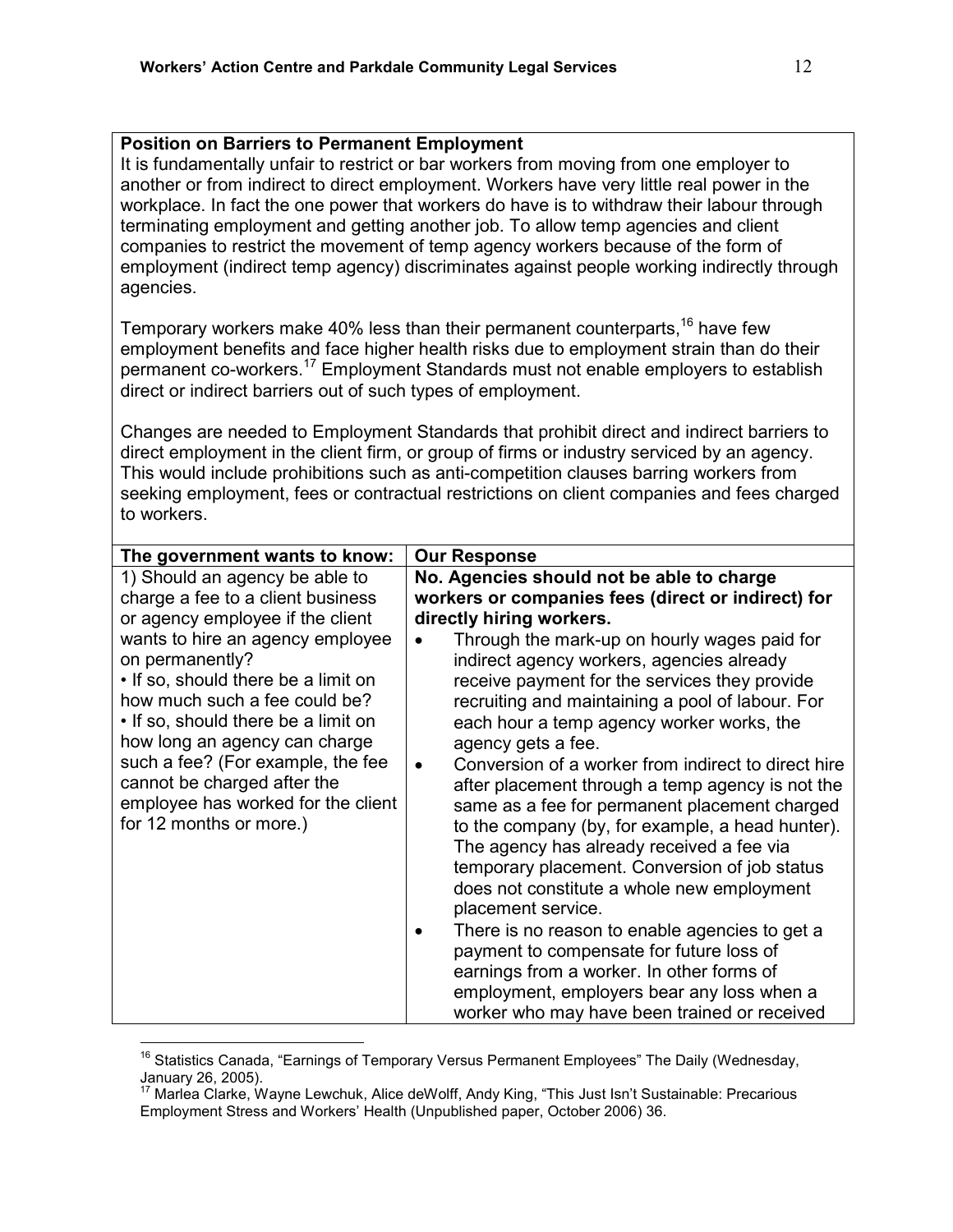|                                                                                                                                                                                                                                                                                                                                                                                                                                                                                                                                                                 | valuable experience on the job terminates<br>employment. These employers cannot get<br>payment from future employers for any "value<br>added" to a worker.<br>This industry has over \$8 billion in revenues<br>across the country, demonstrating profit rates of<br>3 to 4% year after year. The industry is driven by<br>the demand of companies to hire workers<br>indirectly on a temporary basis, not on a<br>permanent basis. Prohibiting barriers to<br>permanent hire will not threaten the agencies'<br>ability to operate.                                                                                                                                                                                                                                                                                                                                                                                      |
|-----------------------------------------------------------------------------------------------------------------------------------------------------------------------------------------------------------------------------------------------------------------------------------------------------------------------------------------------------------------------------------------------------------------------------------------------------------------------------------------------------------------------------------------------------------------|---------------------------------------------------------------------------------------------------------------------------------------------------------------------------------------------------------------------------------------------------------------------------------------------------------------------------------------------------------------------------------------------------------------------------------------------------------------------------------------------------------------------------------------------------------------------------------------------------------------------------------------------------------------------------------------------------------------------------------------------------------------------------------------------------------------------------------------------------------------------------------------------------------------------------|
| 2) Should an agency be able to<br>state in its contract with a client<br>business that the client cannot hire<br>its employees on permanently?<br>. If so, should there be a limit to<br>how long such a restriction could<br>apply? (For example, the clause<br>could not apply after the employee<br>has worked for the client for 12<br>months or more.)                                                                                                                                                                                                     | No agency should be able to state in a contract<br>with a client business that the client cannot hire<br>its employees on directly.<br>See above discussion on prohibiting barriers to<br>hire<br>Allowing restrictions with limits will create<br>$\bullet$<br>unintended negative consequences for workers<br>and companies. For example, 12-month time<br>limits may mean that workers are prolonged in<br>indirect employment at lower wages, with fewer<br>benefits and protections. This discriminates<br>against temp workers. Other possible unintended<br>consequences would be that client companies or<br>agencies would terminate a worker's assignment<br>just prior to the 12-month limit to avoid pressure<br>to convert the job to a direct hire. We witnessed<br>some of these practices in contexts where<br>employers are obligated to convert contract or<br>term employment to permanent employment. |
| 3) Should an agency be able to<br>state in its contract with an<br>employee that the employee<br>cannot take a permanent job with<br>its client business(es)?<br>• If so, should there be a limit to<br>how long such a restriction could<br>apply? (For example, the<br>restriction could not apply for more<br>than 12 months after the employee<br>first started working for a client<br>through the agency.)<br>• If so, should the restriction be<br>limited to a client business (or<br>businesses) where the employee<br>was assigned by the agency, and | No agency should be able to state in its contract<br>with an employee that the employee cannot<br>take a permanent job with its client<br>business(es)?<br>Please see above discussions.                                                                                                                                                                                                                                                                                                                                                                                                                                                                                                                                                                                                                                                                                                                                  |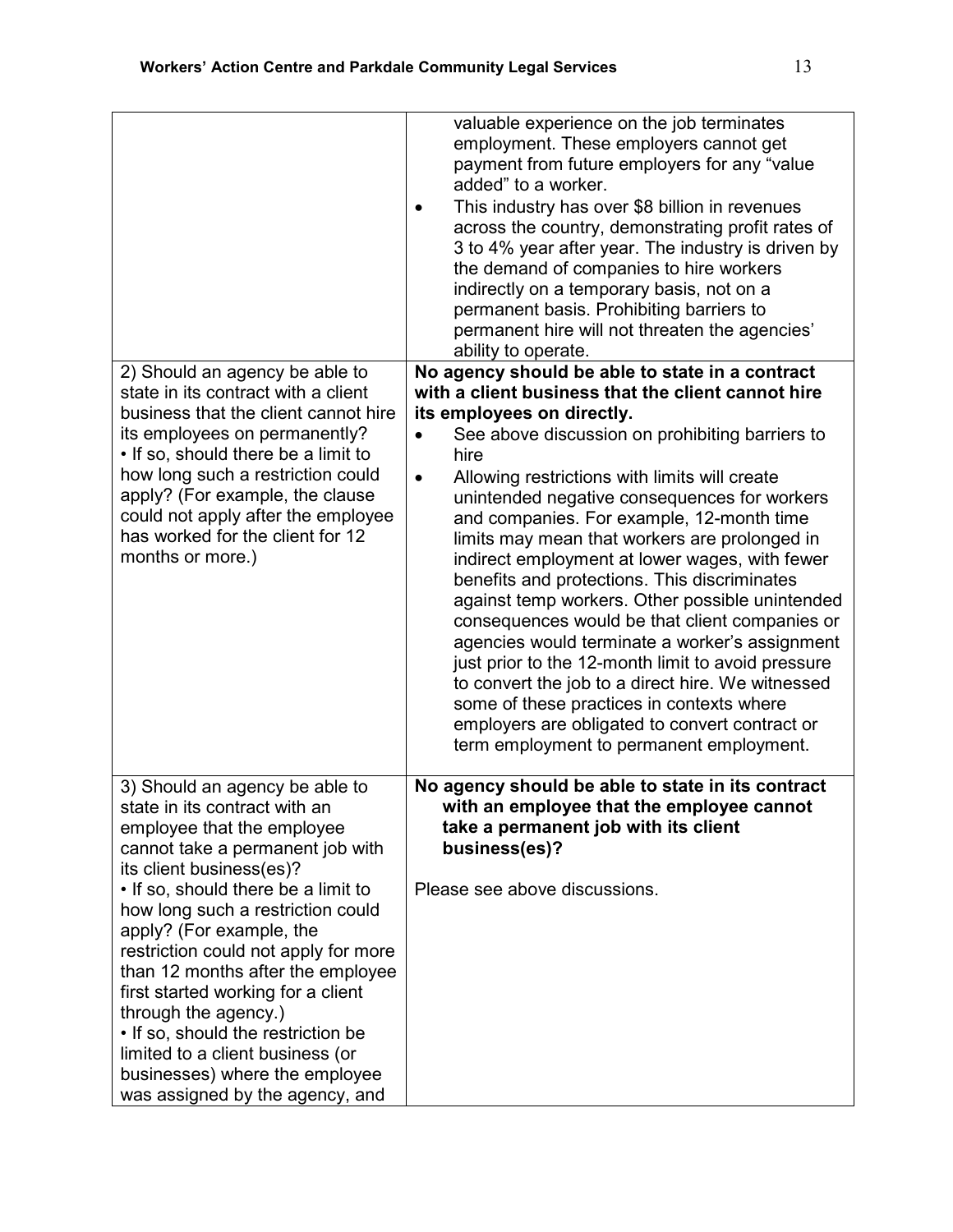| not extend to other clients of the<br>agency?                                                                  |                                                                                                                                                                                                                                                                                                                                            |
|----------------------------------------------------------------------------------------------------------------|--------------------------------------------------------------------------------------------------------------------------------------------------------------------------------------------------------------------------------------------------------------------------------------------------------------------------------------------|
| 4) Should an agency be able to<br>prohibit a client business from<br>giving an agency employee a<br>reference? | No. Prohibiting references serves as an unfair<br>barrier to employment for temporary agency<br>workers.                                                                                                                                                                                                                                   |
|                                                                                                                | Unfortunately this happens all too often for temp<br>agency workers. Trying desperately to get more stable<br>employment, they are trapped in temp work because<br>they cannot get a reference. Often this happens when<br>the temp worker is no longer on assignment and<br>therefore not an employee of the agency or client<br>company. |
|                                                                                                                | As discussed in the Liability section, the employment<br>relationship is triangular. The client company is the<br>one that directs, supervises and disciplines the person<br>working indirectly through a temp agency. The client<br>company is the only party to effectively provide a<br>reference.                                      |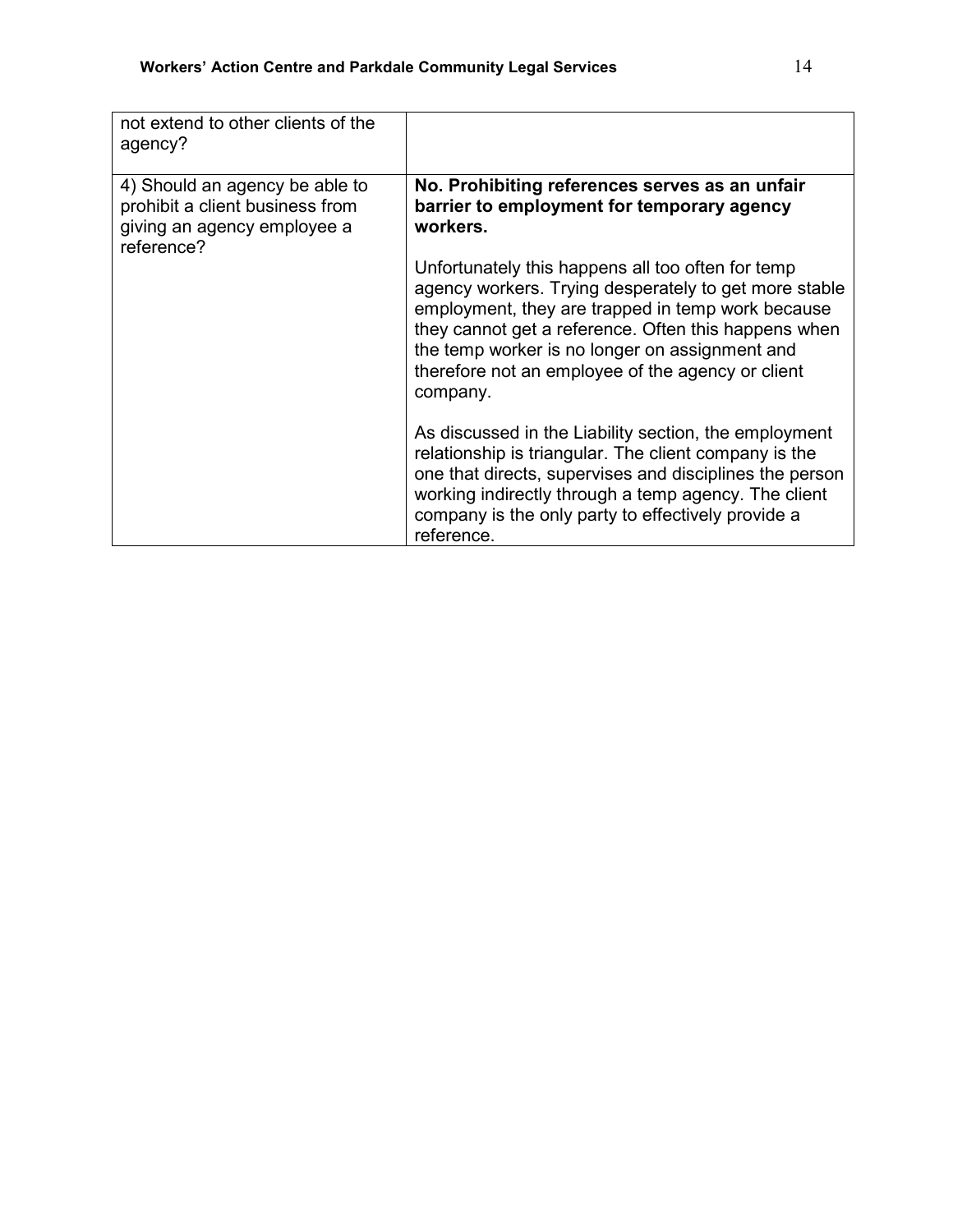## c) Fees Charged to Workers by Agencies

The temporary staffing industry generates 70% of revenues from temporary staffing services and 28% from permanent placement and contract staffing.<sup>18</sup> It makes its money through temporary staffing services by charging companies a fee or mark-up -- that is the difference between what the company pays on an hourly basis for the worker and what the agency pays the worker. For permanent placement, more commonly known as "head hunting", the agency charges the company a fee for finding appropriate workers for direct hire.

Prior to the repeal of Ontario's *Employment Agencies Act* in 2000, agencies could not charge any fees to workers. The general practice was for agencies to charge companies for the service of providing temporary or permanent workers. However, since prohibition against fees for workers was repealed in 2000, agencies have begun charging workers fees in a variety of ways.

- Fee charged to register at temporary placement agency (for example, worker was charged \$250 just to register at an agency for temporary assignments).
- Fee charged to a worker for temporary assignment (for example, a worker was charged the equivalent of his first week's wages on a temporary assignment at a bakery).
- Fees charged for permanent placement services in which permanent work never happens. In addition to charging companies for "head hunting" services, a new practice has emerged where some agencies charge workers a fee, promising to place them permanent employment but employment rarely happens. This practice is prohibited in many provinces including British Columbia, Alberta, Saskatchewan and Manitoba.

By charging workers fees when they are hired by the agency or placed on temporary assignment, the agency is passing some of the costs of doing business, that is, recruiting and selling labour as a business service, onto workers. This goes against the practice of Employment Standards which prohibits charging any costs of doing business to employees (such as faulty work; see provisions that prohibit against deductions from wages; ESA Section 13).

Employment agencies' overhead costs are low. They dispatch workers to client companies, so the agency only has to pay for office staff, rent, computers and advertising. Now some agencies are operating solely through the internet, recruiting and dispatching workers through a website, further reducing costs. With fees not explicitly prohibited the space has opened up for fly-by-night operators and agencies that take advantage of the legislative silence on fees to exploit workers:

 $\overline{a}$ 

<sup>&</sup>lt;sup>18</sup> Statistics Canada, "Employment services industry" The Daily, Wednesday May 7, 2008.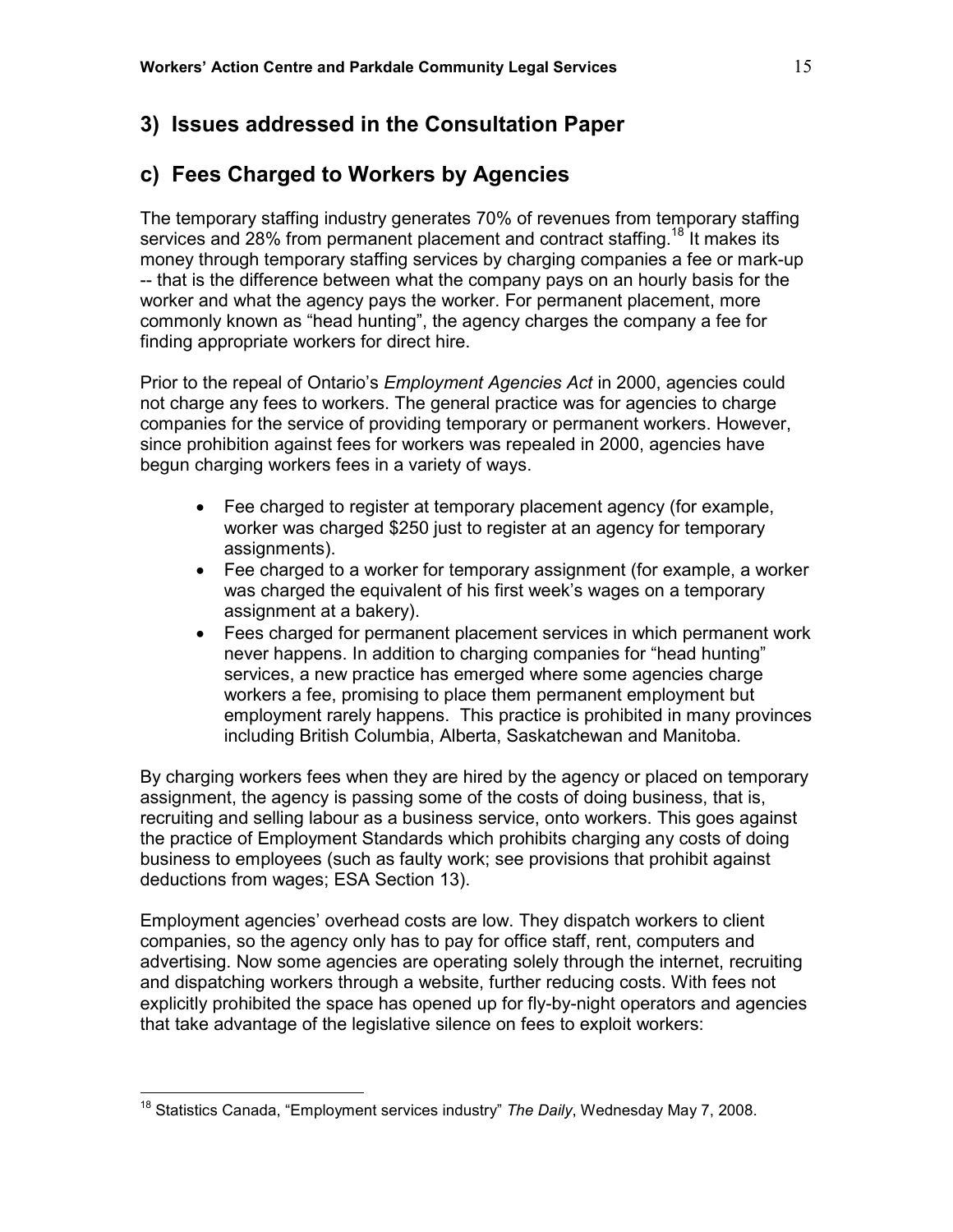- Illegal deductions from wages for example one agency charges \$15 fee if you are late and \$30 if you cannot come to work (such as when you are ill).
- Fees are charged for work that never materializes. For example, one worker was told she was hired and would be given cleaning assignments. She paid more than \$700 for training that was required by the agency but she never received any work.

## Position on Fees:

There should be no direct or indirect fees charged to workers.

Our Employment Standards regime should not discriminate against workers on the basis of form or type of work. Allowing temp agencies to make workers pay fees for work while workers in other forms of employment are protected from fees is unfair and discriminatory.

The Employment Standards Act must be amended to clearly prohibit fees. Employers must not be able to request, charge or receive, directly or indirectly, from workers or prospective workers any payment (fee) for employing or obtaining employment for the person seeking employment, or for providing information about employers seeking employees. Further any payment received under these provisions should be deemed to be wages owing.

A clear legislative prohibition is necessary. Without it, companies will continue to expand practices of charging workers fees, most likely in new and unforeseen ways. One way to curtail the spread of employment agencies that lure unsuspecting workers into disguised job scams is through a prohibition of false representations of availability of work and conditions of work. Section 8 of British Columbia's *Employment Standards Act* says that an employer must not induce, influence or persuade a person to become an employee, or to work or to be available for work, by misrepresenting any of the following: (a) the availability of a position; (b) the type of work; (c) the wages; (d) the conditions of employment.

| The government wants to know:                                                                                                                                                 | <b>Our Response:</b>                                                                                                                                                                                                                                                                                                                                   |
|-------------------------------------------------------------------------------------------------------------------------------------------------------------------------------|--------------------------------------------------------------------------------------------------------------------------------------------------------------------------------------------------------------------------------------------------------------------------------------------------------------------------------------------------------|
| 1) Should a temporary help agency be<br>able to charge a worker an upfront<br>"registration" fee before trying to find<br>him or her an assignment with a<br>client business? | No, an agency should not be able to charge a<br>worker an upfront registration fee.<br>Recruiting and having available a pool of workers<br>for temporary work or permanent placement in a<br>company is the service provided to the client<br>companies. Any and all fees for this service<br>should be paid by the client company not the<br>worker. |
| 2) Should a temporary help agency be                                                                                                                                          | No an agency should not charge a placement fee                                                                                                                                                                                                                                                                                                         |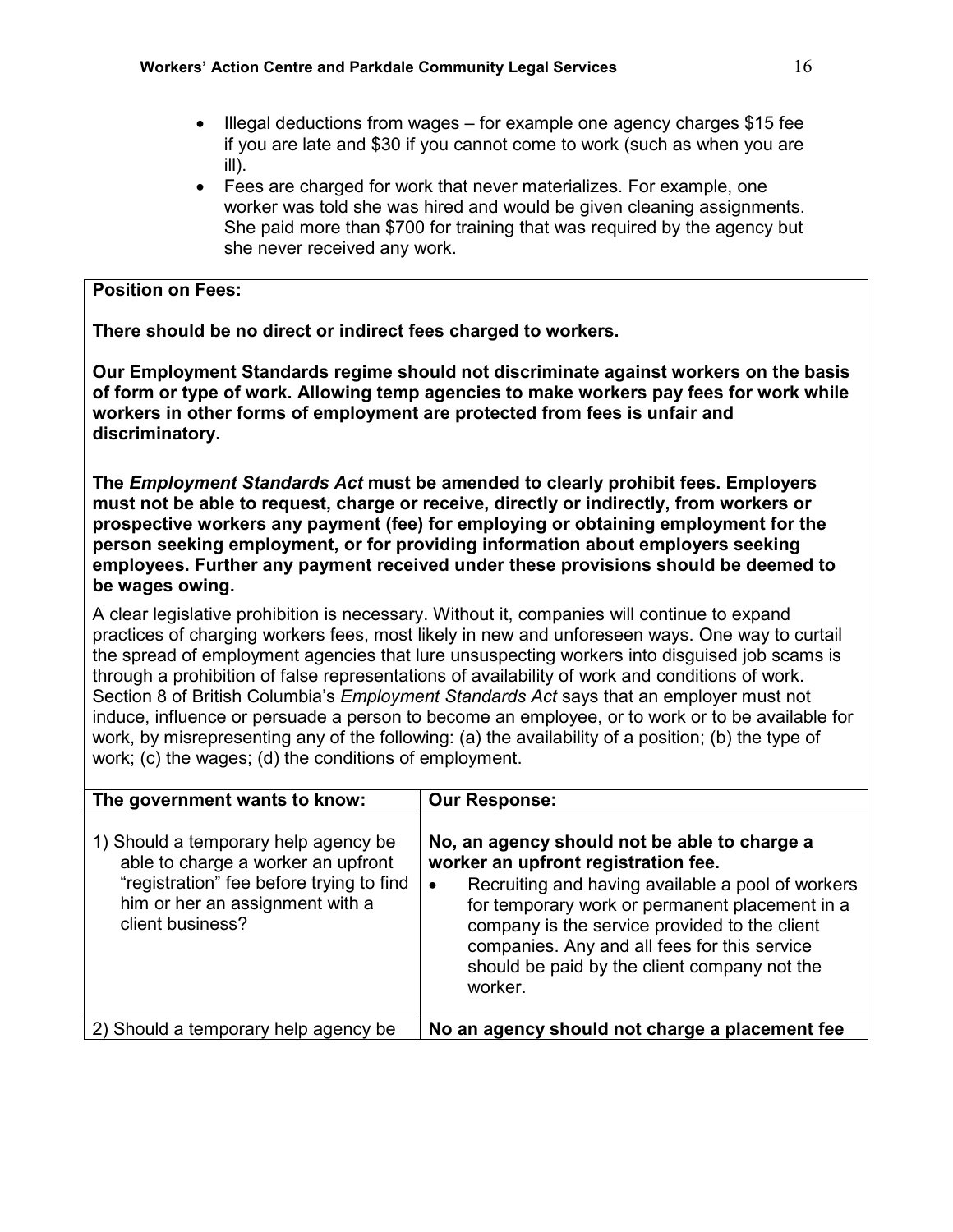| able to charge a one-time<br>"placement" fee when a worker is<br>first assigned to a client business?                                                                                                                           | to a work for temporary or permanent assignment.<br>We do not allow employers who hire workers<br>$\bullet$<br>directly to charge them a fee for being hired. <sup>19</sup>                                                                                                                                                                                                                                                                                                                                                                                                                                                                                                            |
|---------------------------------------------------------------------------------------------------------------------------------------------------------------------------------------------------------------------------------|----------------------------------------------------------------------------------------------------------------------------------------------------------------------------------------------------------------------------------------------------------------------------------------------------------------------------------------------------------------------------------------------------------------------------------------------------------------------------------------------------------------------------------------------------------------------------------------------------------------------------------------------------------------------------------------|
|                                                                                                                                                                                                                                 | Neither should we contemplate allowing agencies<br>to charge a fee for employing its workers.                                                                                                                                                                                                                                                                                                                                                                                                                                                                                                                                                                                          |
| 3) Are there other services, e.g.,<br>résumé writing assistance, job<br>interview preparation, that a<br>temporary help agency should be<br>able to charge for? Should an<br>agency be able to make such<br>services mandatory? | No an agency should not be able to charge a fee<br>for such services.<br>Ontario should join jurisdictions like British<br>$\bullet$<br>Columbia, Alberta, Saskatchewan and Manitoba<br>that prohibit requiring use or payment for any<br>service as a condition for being placed in a job.<br>Client companies often require resumes,<br>$\bullet$<br>interviews and other things from agency workers<br>and the agency as part of its processing of<br>"hiring" workers from the temp agency. These are<br>part of the agency's costs in securing contracts<br>for labour services from the client. These<br>business costs must not be passed on to workers<br>in the form of fees. |
|                                                                                                                                                                                                                                 | Agencies should not be allowed to make such<br>services mandatory. Temp agency workers<br>report that they are expected to put in time with<br>the agency, registering, providing resumes and<br>documentation about previous training, having<br>employment skills measured or assessed (such<br>as typing tests), health and safety training and<br>son on -- all of which workers do not get paid<br>wages for. Not only should such "services" not be<br>mandatory, but workers participating in required<br>registration, assessment and training should be<br>paid an hourly wage by the agency.                                                                                 |
| 4) What would be the impact on<br>workers, temporary help agencies<br>and client businesses of agencies if<br>some or all of these types of fees<br>were prohibited or restricted?                                              | Prohibition of fees would protect workers from<br>$\bullet$<br>facing fees that are not contemplated under the<br>ESA for any other form of employment.<br>It would ensure that the costs of doing business<br>$\bullet$<br>are paid by the entities benefiting, namely the<br>company and agency.<br>It would protect temporary agency workers who<br>already earn 40% less than their permanent                                                                                                                                                                                                                                                                                      |
|                                                                                                                                                                                                                                 | counterparts, from further economic hardship.<br>In terms of agencies and companies, there                                                                                                                                                                                                                                                                                                                                                                                                                                                                                                                                                                                             |

 $19$  This would be an illegal deduction from wages under the ESA 2000 S 13

 $\overline{a}$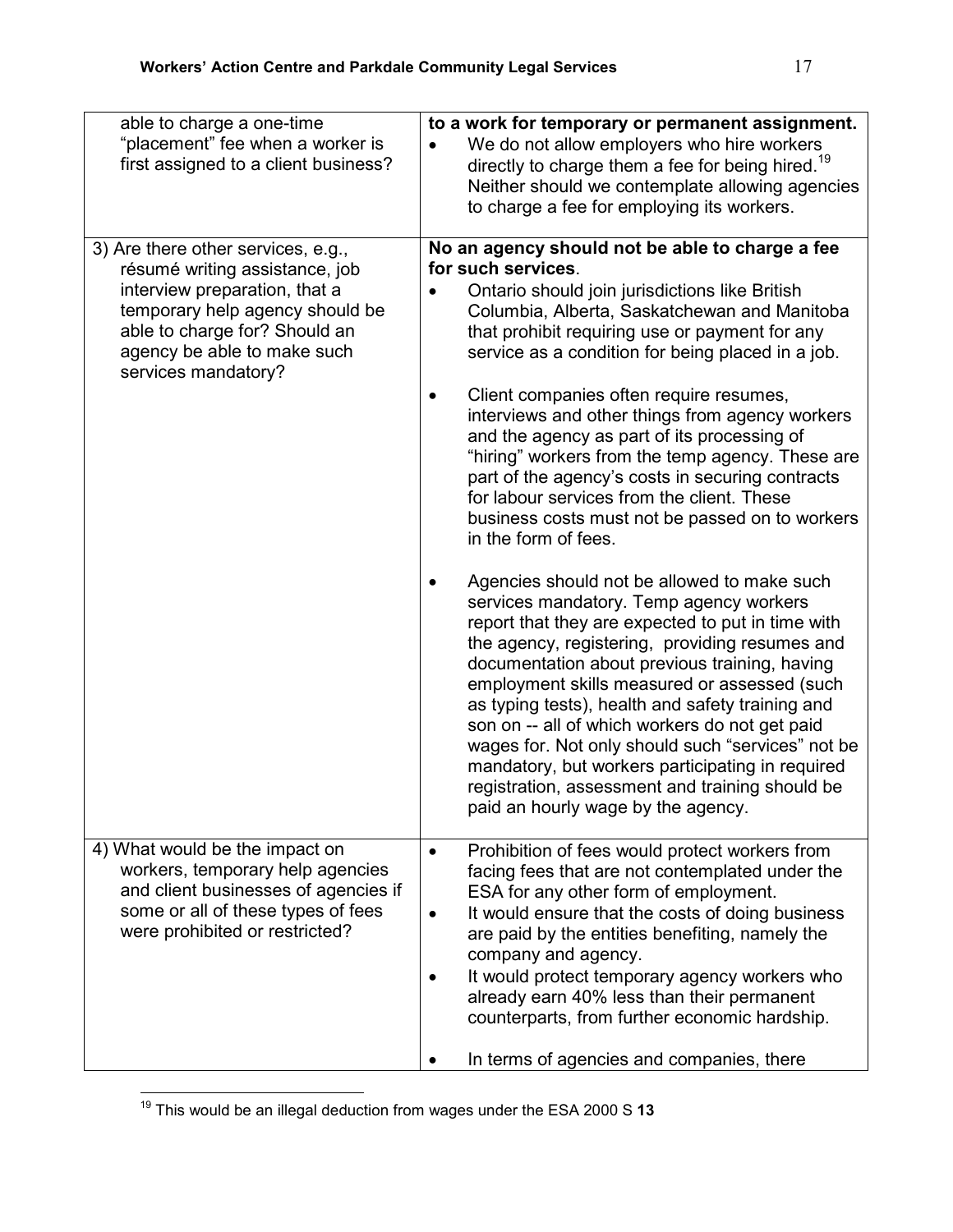| should be no significant hardship. Ontario<br>businesses operated for years under a<br>prohibition of fees and Ontario continues to<br>account for the majority of industry operating<br>revenues.<br>Other provincial jurisdictions such as British<br>Columbia, Alberta, Saskatchewan, Manitoba<br>prohibit fees and this has not hurt the industry.<br>Indeed, as Statistics Canada notes, Manitoba,<br>Saskatchewan, Alberta and British Columbia<br>posted double digit increases in operating<br>revenues in 2006. <sup>20</sup> |
|----------------------------------------------------------------------------------------------------------------------------------------------------------------------------------------------------------------------------------------------------------------------------------------------------------------------------------------------------------------------------------------------------------------------------------------------------------------------------------------------------------------------------------------|
|                                                                                                                                                                                                                                                                                                                                                                                                                                                                                                                                        |

 $^{20}$  2006 is the latest year for which such data is available. Employment services industry, The Daily, Statistics Canada, Wednesday May 7, 2008.

l.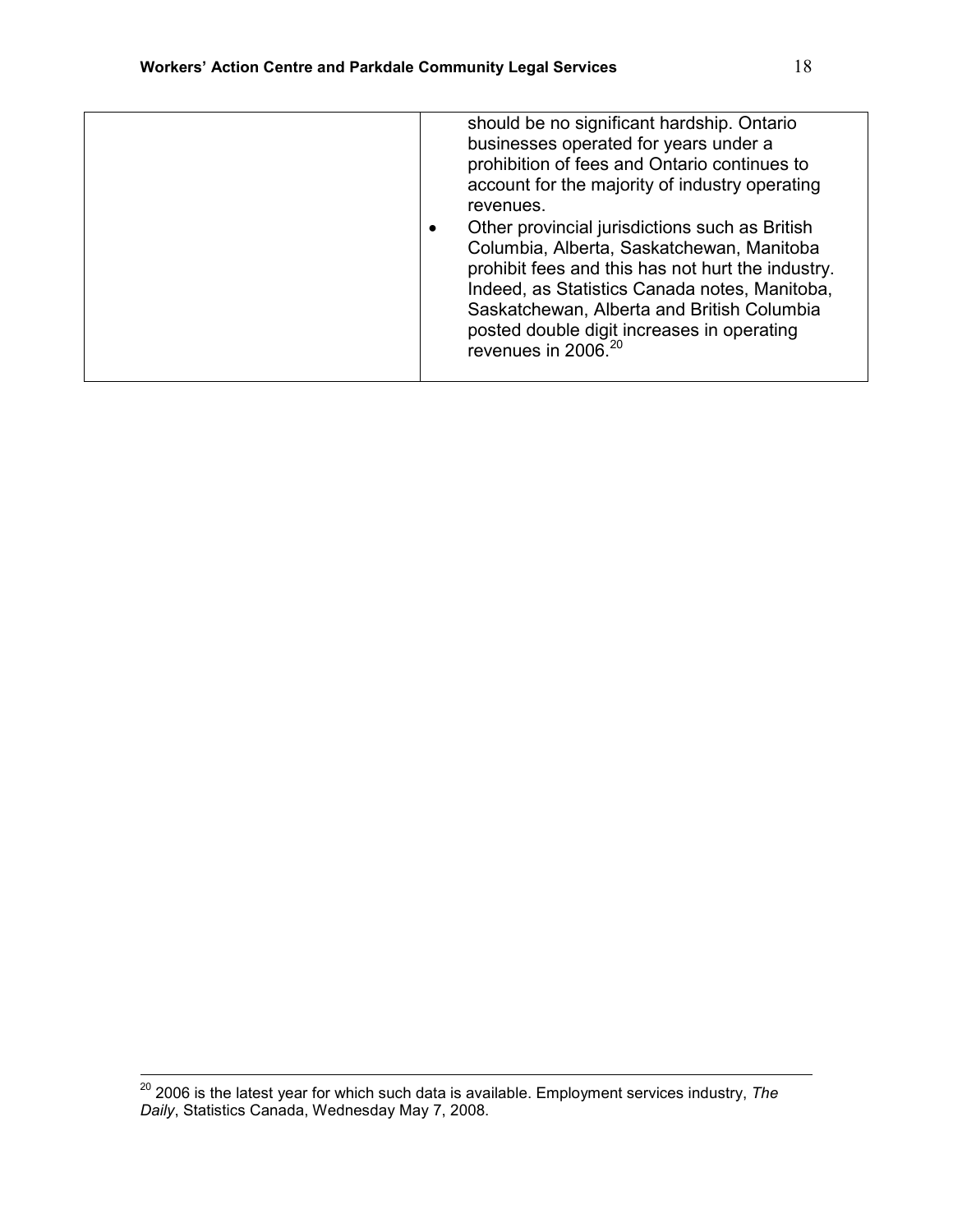# 3 d) Liability For Employment Standards Act, 2000 Violations

The realities of temp work challenge our understanding of what an "employer" is. When temp workers describe their daily working lives it is clear that temp workers have two employers, creating a triangular employment relationship. Addressing the liability of the client company and the agency in legislation is one of the most important steps to provide real protections for temp workers who are in one of the most vulnerable forms of work in our labour market today.

The agency essentially functions in a human resources capacity such as recruiting, assessing and offering workers to be hired indirectly by a company for a temporary, term or indeterminate period. The agency also does the payroll functions for the temporary workers. A temp worker is only considered to be in an employment relationship when he or she is working at a client company.

The day-to-day work relationship is with the client company. The company decides whether to hire the person on assignment or not and generally terminates the working relationship. The company determines the job duties, trains the worker, supervises the work on a daily basis, and sets hours of work, breaks and leaves. The client company determines overtime hours and maintains records of hours worked. The work done by the temp worker is integral to the company. Both the company and agency profit (or suffer losses) from work done by the temp worker tt the company through the product or service made by the labour and the agency through the service of providing that labour.

The temp agency has generally been considered to be the employer for purposes of employment standards. This appears to be the case more because of historic policy and practice than a common law understanding of the employment relationship. But that is not the case for other labour laws. For example, both the agency and company are jointly liable under the Ontario Human Rights Code and Occupational Health and Safety Act. Under the Labour Relations Act, it is determined on a case by case basis whether workers are employees of the agency or client company. $^{21}$ 

The impacts of the triangular employment relationship are felt most by temp workers when they face violations of employment rights. Like Sage's experience, most workers are left in limbo. Here are some examples of issues faced by temp agency workers that we work with:

- When the company does not properly record and pay the agency for all hours worked or neglects to submit hours, the agency often passes this on to the worker in form of unpaid wages or delayed pay cheques.
- Client companies may require overtime hours of work. In some cases, client companies have reported paying the agency overtime premium pay but the agency does not pay the worker the overtime pay owed. In other cases, the agency tells workers it cannot pay overtime premium pay because the client

 $\overline{a}$ 

 $^{21}$  see for example, Pointe-Claire City v. Quebec Labour Court [1977] 1 S.C.R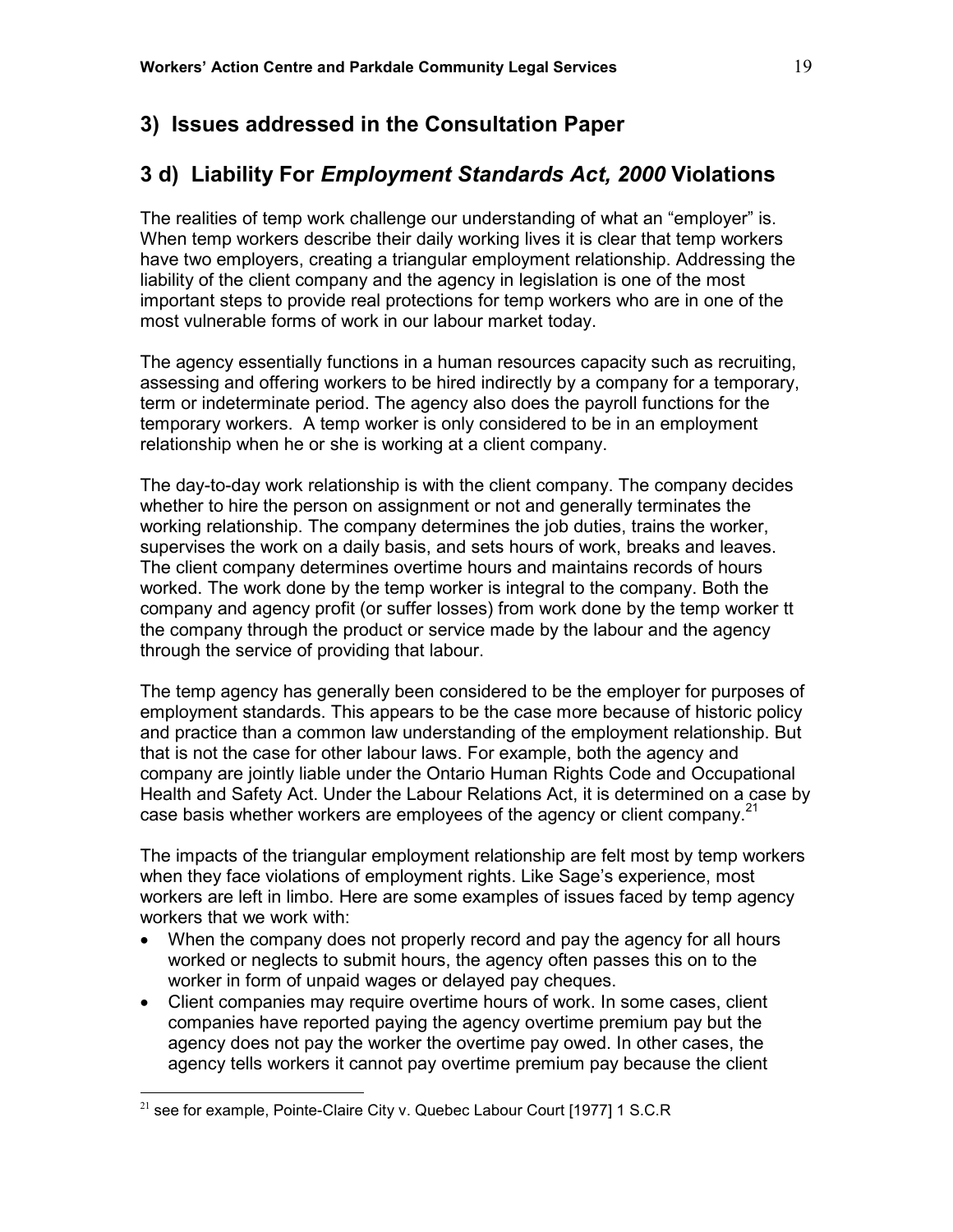company only paid straight time for hours worked. Neither agency nor client company bear the responsibility for these violations and workers go without wages.

- Some client companies terminate agency workers when vacation is taken and the client company then replaces the discharged worker with another agency worker. The client company takes no responsibility for this violation of the ESA. The agency does not take responsibility for the worker's right to take vacation without penalty either because it too considers the employment terminated when the assignment is terminated. The impact of this is that many temp workers cannot take vacation without losing their job.
- Unpaid emergency leave is often the only option for agency workers to take time off when sick. Yet many temp agency workers who would be eligible for job protected emergency leave cannot take this leave because the client company terminates their assignment and replaces them with other agency workers. The agency considers their assignment, and their employment, to be terminated. Neither party takes responsibility for violating this provision of the ESA.
- It is usually the client company that decides to terminate an assignment. Sometimes client companies provide an end date to the assignment, sometimes they do not. Sometimes an assignment is terminated before the end date without notice.

The current practice of considering the agency as employer of record makes it difficult for agency workers to pursue remedies when terminated without proper notice. As one member of the Workers' Action Centre concludes, "There is no recourse. You cannot talk to your agency .. I've tried. What they do is they pull you out of the contract and then they just don't give you another one. .. They're scared that their client is not going to call them and is going to go to the competition ... they don't [care] about you ... because it is the client that is paying them." $^{22}$ 

| What the government<br>wants to know:                                                              | <b>Our Response</b>                                                                                                                                                                                                                                                                                                                                                                                               |
|----------------------------------------------------------------------------------------------------|-------------------------------------------------------------------------------------------------------------------------------------------------------------------------------------------------------------------------------------------------------------------------------------------------------------------------------------------------------------------------------------------------------------------|
| 1) Should both temporary<br>help agencies and their<br>client businesses be                        | Yes, the temporary agencies and their client<br>businesses must be jointly and severally liable<br>for all violations of the ESA, 2000.                                                                                                                                                                                                                                                                           |
| liable for violations of the<br><b>Employment Standards</b><br>Act, 2000, such as<br>unpaid wages? | Minister Duguid says that the government wants<br>to ensure the legislation reflects the realities of<br>today's workplaces in a balanced way.<br>Recognizing the triangular employment<br>relationship for temp agency work through joint<br>and several liability is the central way that<br>changes to the ESA can address the realities of<br>temp work.<br>Both the company that hires the worker indirectly |
|                                                                                                    | through the agency and the agency itself have<br>employer functions, some separate and some                                                                                                                                                                                                                                                                                                                       |

<sup>&</sup>lt;sup>22</sup> Workers' Action Centre, Working on the Edge, 2006 p 19

l.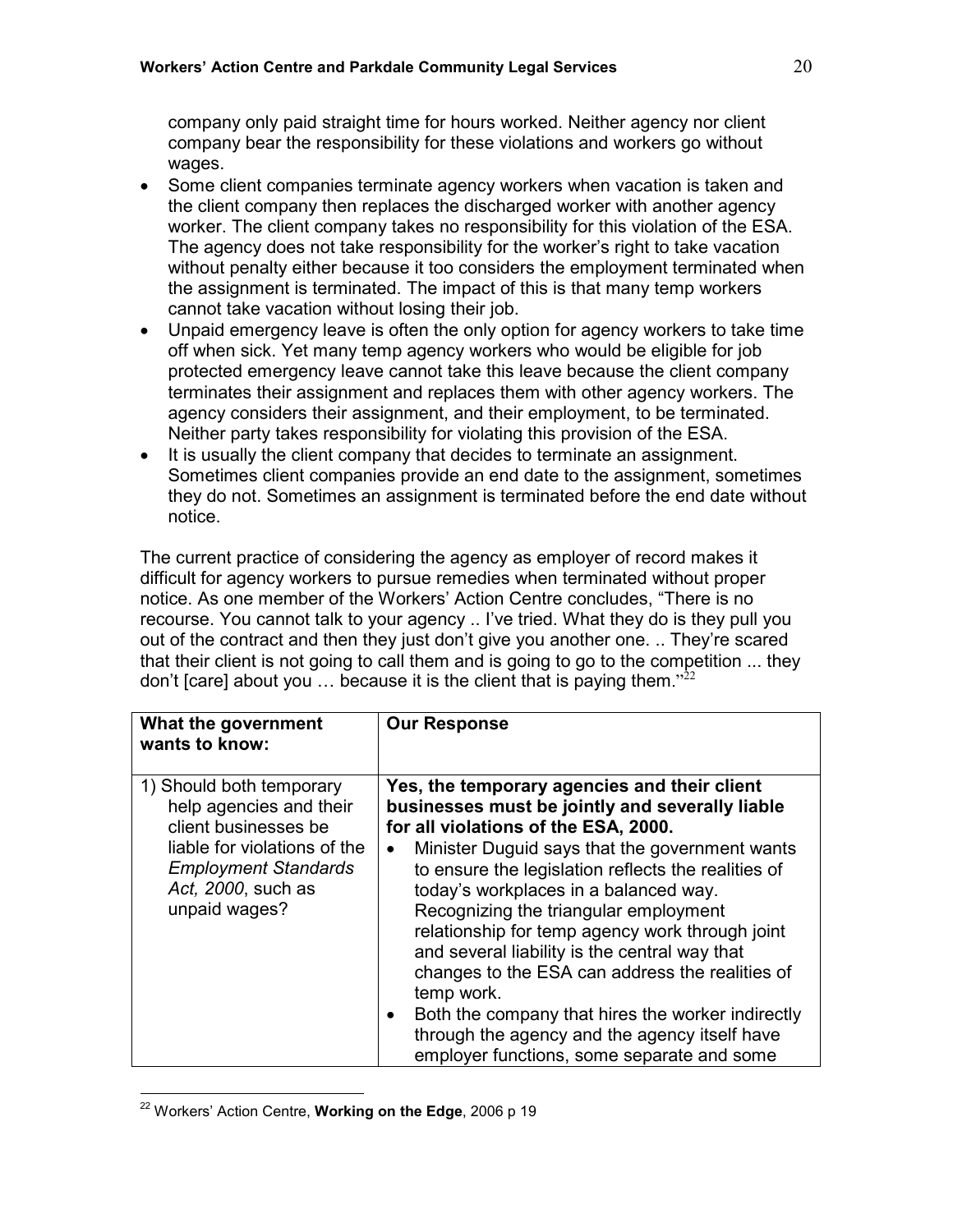|                                                                                                                                          | overlapping. Joint and several liability for all<br>employment standards violations is the way to<br>recognize this.<br>The Human Rights Code and Occupational<br>$\bullet$<br>Health and Safety Act recognize the joint and<br>several liability of the client company and agency.<br>Joint liability is also used in other jurisdictions to<br>$\bullet$<br>protect workers in multiple employer situations. <sup>23</sup><br>Recently some of the largest temp agencies in<br>$\bullet$<br>Ontario have called on the government to<br>establish joint liability with client companies under<br>the Workplace Safety and Insurance Board. As a<br>VP of Staffing Edge, one of Ontario's largest temp<br>agencies, said in a Toronto Star article,<br>"Companies push off those jobs to the staffing<br>companies because they know there will be<br>accidents and therefore their safety rate is kept<br>clean and ours is not." <sup>24</sup> This recognizes that<br>client companies have control over the working<br>conditions of temp workers and that temp<br>agencies see joint liability as necessary at least<br>for workplace accident and injury. |
|------------------------------------------------------------------------------------------------------------------------------------------|------------------------------------------------------------------------------------------------------------------------------------------------------------------------------------------------------------------------------------------------------------------------------------------------------------------------------------------------------------------------------------------------------------------------------------------------------------------------------------------------------------------------------------------------------------------------------------------------------------------------------------------------------------------------------------------------------------------------------------------------------------------------------------------------------------------------------------------------------------------------------------------------------------------------------------------------------------------------------------------------------------------------------------------------------------------------------------------------------------------------------------------------------------------|
| 2) What would be the impact<br>of joint liability on<br>employees, temporary<br>help agencies and client<br>businesses of agencies?      | It would protect workers in vulnerable situations<br>by recognizing reality of triangular employment<br>relationship.<br>It would improve compliance with employment<br>$\bullet$<br>standards<br>It would finally enable workers to enforce many<br>$\bullet$<br>employment standards rights that they cannot<br>currently enforce.<br>It would balance the cost and liabilities of<br>$\bullet$<br>compliance and violations of the ESA among<br>client companies and temp agencies and thereby<br>promote fairness                                                                                                                                                                                                                                                                                                                                                                                                                                                                                                                                                                                                                                            |
| 3) Are there standards of the<br><b>Employment Standards</b><br>Act, 2000 that client<br>businesses should not<br>be liable for, such as | No. There should be no exemptions in joint and<br>several liability. Both the client company and<br>agency must be responsible for all provisions of<br>the ESA.<br>There are well established mechanisms to                                                                                                                                                                                                                                                                                                                                                                                                                                                                                                                                                                                                                                                                                                                                                                                                                                                                                                                                                     |

<sup>&</sup>lt;sup>23</sup> For example Quebec's Labour Standards requires the employer-contractor to be jointly and severally responsible for obligations under the Act towards the employees of the subcontractor or intermediary who have been assigned to work in the performance of the contract for services, when these obligations are not met by the latter. British Columbia requires that a Producer and farm labour contractor are jointly and separately liable for wages earned by an employee of the farm labour contractor for work done on behalf of the producer.

l.

<sup>&</sup>lt;sup>24</sup> Moira Welsh, "Board shields unsafe job sites" Toronto Star, February 16, 2008.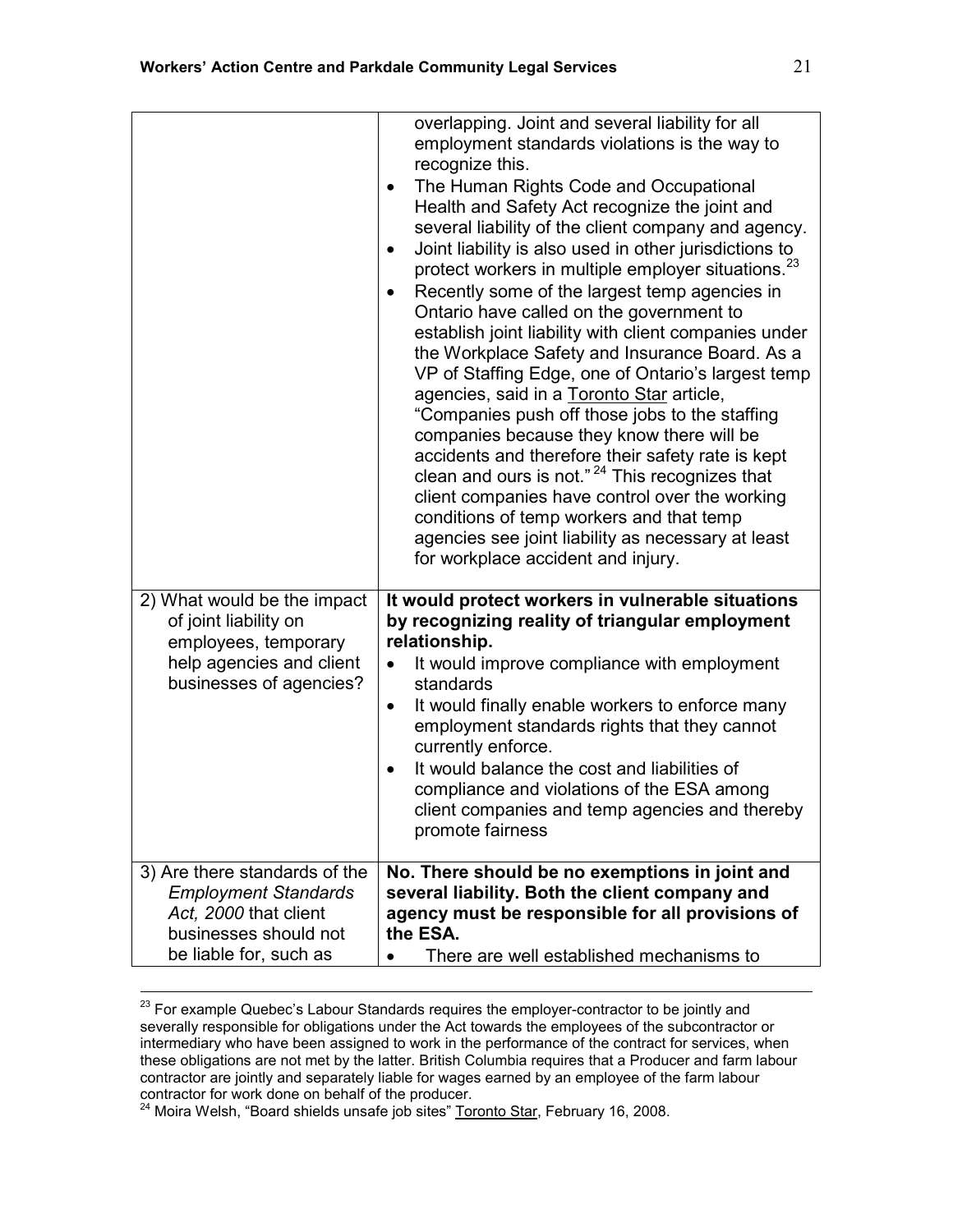| parental leave? | allocate liability where it may not be shared<br>equally on a particular provision. The Ministry of<br>Labour's Health and Safety Branch does this<br>when prosecuting companies and their<br>subcontractors for health and safety violations.                                                                                                                                                                |
|-----------------|---------------------------------------------------------------------------------------------------------------------------------------------------------------------------------------------------------------------------------------------------------------------------------------------------------------------------------------------------------------------------------------------------------------|
|                 | The ESA has a well-established principle that<br>there should be no contracting out of the ESA<br>obligations. Employers in temp work should not<br>be able to opt out of provisions of the ESA<br>through the triangular employment relationship.                                                                                                                                                            |
|                 | There should be no discrimination between<br>workers simply because some are hired<br>indirectly through temp agencies. Temp workers<br>should have access to all the same minimum<br>employment standards as other workers. Joint<br>liability is essential to enable temp workers to<br>have access to all minimum standards including<br>vacation, hours of work, emergency and other<br>leaves and so on. |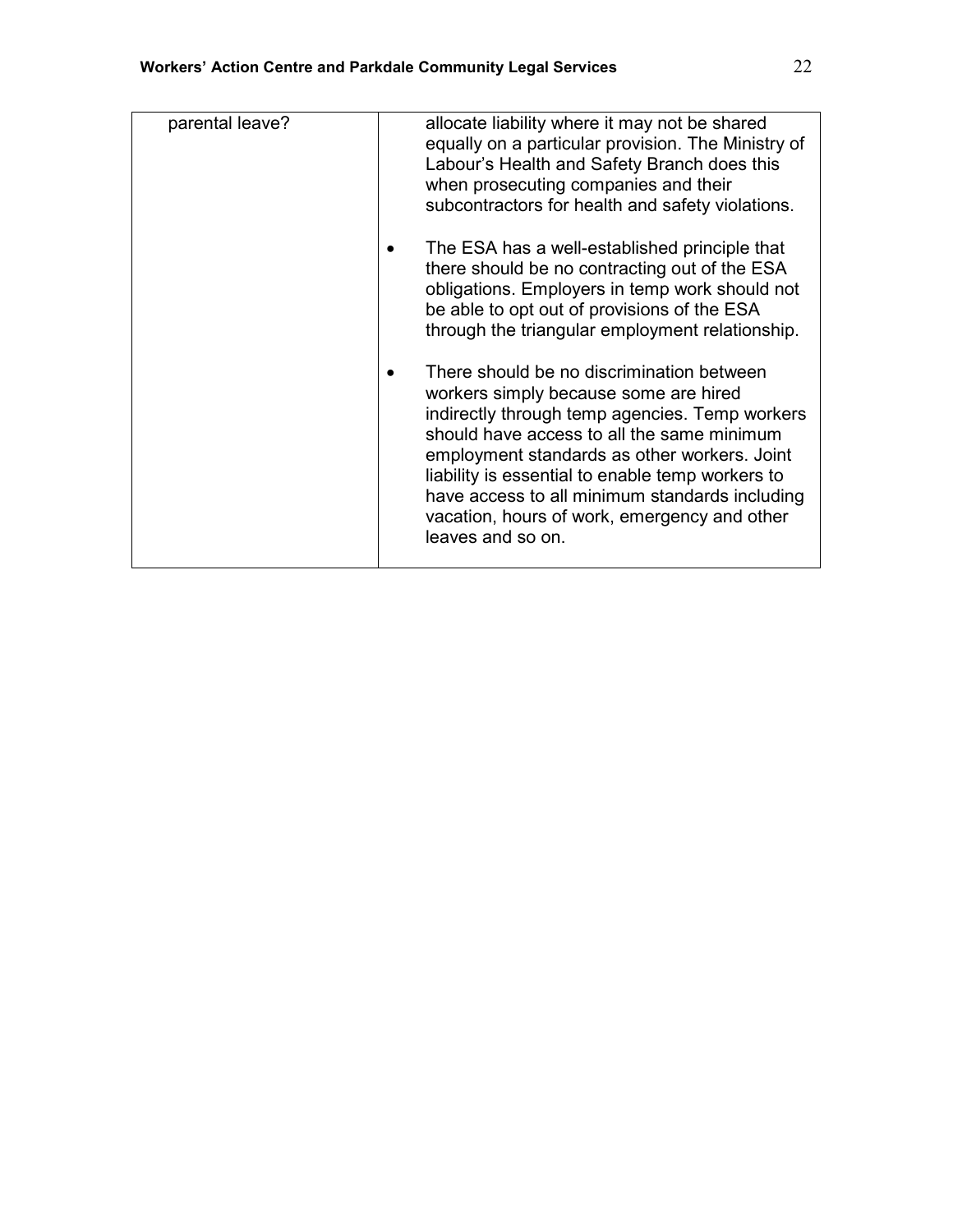### e) Information to Agency Employees About Assignments

There are two or more contracts shaping workers hired indirectly through temporary agencies. Employment agencies enter into contracts with companies that outline the terms and conditions under which the agency provides the company with workers on a temporary or permanent basis. These agreements include information such as the payment which is based on a wage paid to the agency for each hour that a person works at the company, fees and penalties for hiring workers directly, and other arrangements relating to the assignment. The worker is not a party to this agreement and does not get a copy of this agreement that shapes his or her working conditions.

All people working through a temporary agency face an invisible fee called a markup. This is the difference between what the company pays on an hourly or weekly basis for a person to work indirectly for them and what the agency pays the worker for that work. The agency uses this cut from each hour worked for its operating costs and profit. The mark-up is not regulated. Most workers do not know what the mark up rate is for their work. But in some cases where workers have been able to obtain this information, it is clear that it varies widely from 20 percent to 100 percent or more.

People can work for a client company through different agencies and receive different hourly wages because one agency is taking a higher markup. Even workers in the same agency can get differently hourly wages for the same work. Temp workers report to WAC that it is people with the most labour market barriers (racialized workers, recent immigrants, and people with disabilities) who receive lower wages because of unregulated markups. In one case, two non-racialized workers made \$2 more an hour than racialized workers doing the same job through the same temp agency.

The agency enters into a contract with a worker that addresses the terms and conditions of employment when the worker is on assignment. Many workers registered with temporary help agencies report that they do not get copies of the agreement that they sign with the agencies.

Sometimes agencies subcontract through another agency when they cannot meet a client company's needs. In this case, a temp worker's employment will be shaped by:

- the agreement between the worker and his or her direct agency;
- an agreement between his or her agency and the intermediary agency (subcontractor); and,
- the agreement between the intermediary agency and the client company that the person works at.

Most people working through temporary employment agencies do not know the terms and conditions of contracts determining the work they do for a company. Further, the nature of the work means that workers often have few details about the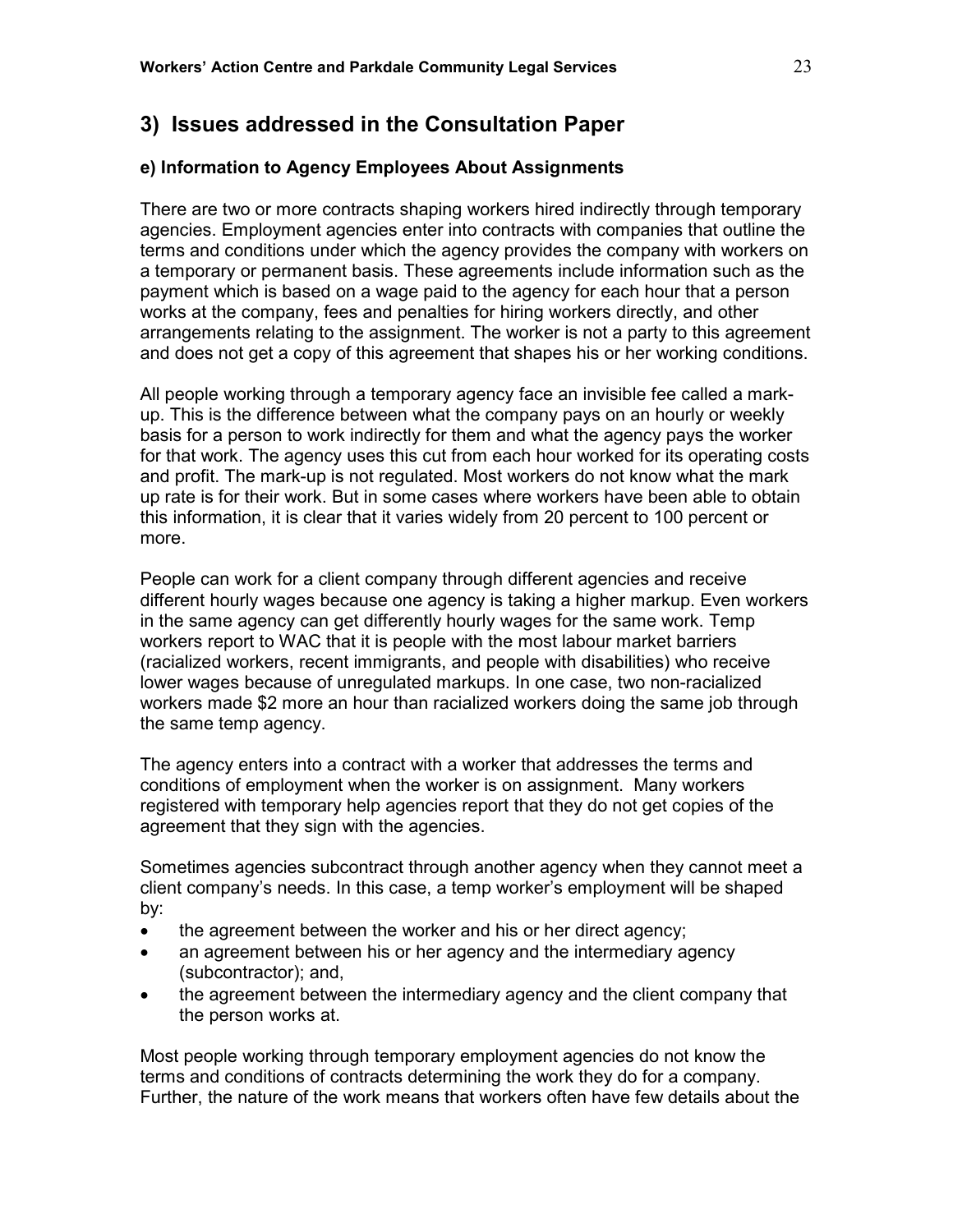work and company that they are assigned to. Workers report to WAC that they will receive a call about an assignment with just the address and time they are to show up to work. They often do not know the name of the company, hours of work, overtime, job description or expectations, or term of assignment. In some cases, workers have been told to show up at a subway stop at a particular time and are driven by the agency to a factory or worksite. In these cases, workers are told even less about their work.

There is a particular need to provide information in the area of Occupational Health and Safety. The agency worker should be provided with copies of the client company's health and safety policies as well as description of any health and safety risks that may be encountered at the client company's work-site.

| The Government wants to<br>know:                                                                                                                                                                                                                                                                                  | Our response:                                                                                                                                                                                                                                                                                                                                                                                                                                                                                                                                                                                                                                                                                                                                                                                                                                                                                                                                                                                                                                                                                                                                                                                                                            |
|-------------------------------------------------------------------------------------------------------------------------------------------------------------------------------------------------------------------------------------------------------------------------------------------------------------------|------------------------------------------------------------------------------------------------------------------------------------------------------------------------------------------------------------------------------------------------------------------------------------------------------------------------------------------------------------------------------------------------------------------------------------------------------------------------------------------------------------------------------------------------------------------------------------------------------------------------------------------------------------------------------------------------------------------------------------------------------------------------------------------------------------------------------------------------------------------------------------------------------------------------------------------------------------------------------------------------------------------------------------------------------------------------------------------------------------------------------------------------------------------------------------------------------------------------------------------|
| 1) Should temporary help<br>agencies be required to<br>provide employees the<br>following types of written<br>information about an<br>assignment:<br>• The client business's name,<br>address and phone<br>number;<br>. What wages and benefits will<br>be received;<br>• Pay schedules; and,<br>• Hours of work? | A signed contract and copy between client<br>company, agency and worker should be<br>required for each assignment.<br>A contract between the client company,<br>agency and worker should be signed for each<br>work assignment and should include: 1) name<br>of the client company; 2) place of work; 3)<br>duration of the contract; 5) required<br>qualification / skills and a description of the<br>job; 6) average daily and weekly work times; 7)<br>the scheduled work time and working time<br>arrangement; 8) gross wages; 9) any other<br>benefits and premium the worker is entitled to;<br>10) how wages will be paid; and 11) the mark-<br>up fee. A copy should be given to each party.<br>A contract between the temp agency and the<br>worker should be signed upon hiring or<br>registration with the agency that outlines all<br>terms and conditions of work and notice<br>requirements. A copy should be given to each<br>party.<br>Occupational health and safety information:<br>the agency worker should be provided with<br>copies of the client company's health and<br>safety policies as well as description of any<br>health and safety risks that may be<br>encountered at the client company's work-site. |
|                                                                                                                                                                                                                                                                                                                   |                                                                                                                                                                                                                                                                                                                                                                                                                                                                                                                                                                                                                                                                                                                                                                                                                                                                                                                                                                                                                                                                                                                                                                                                                                          |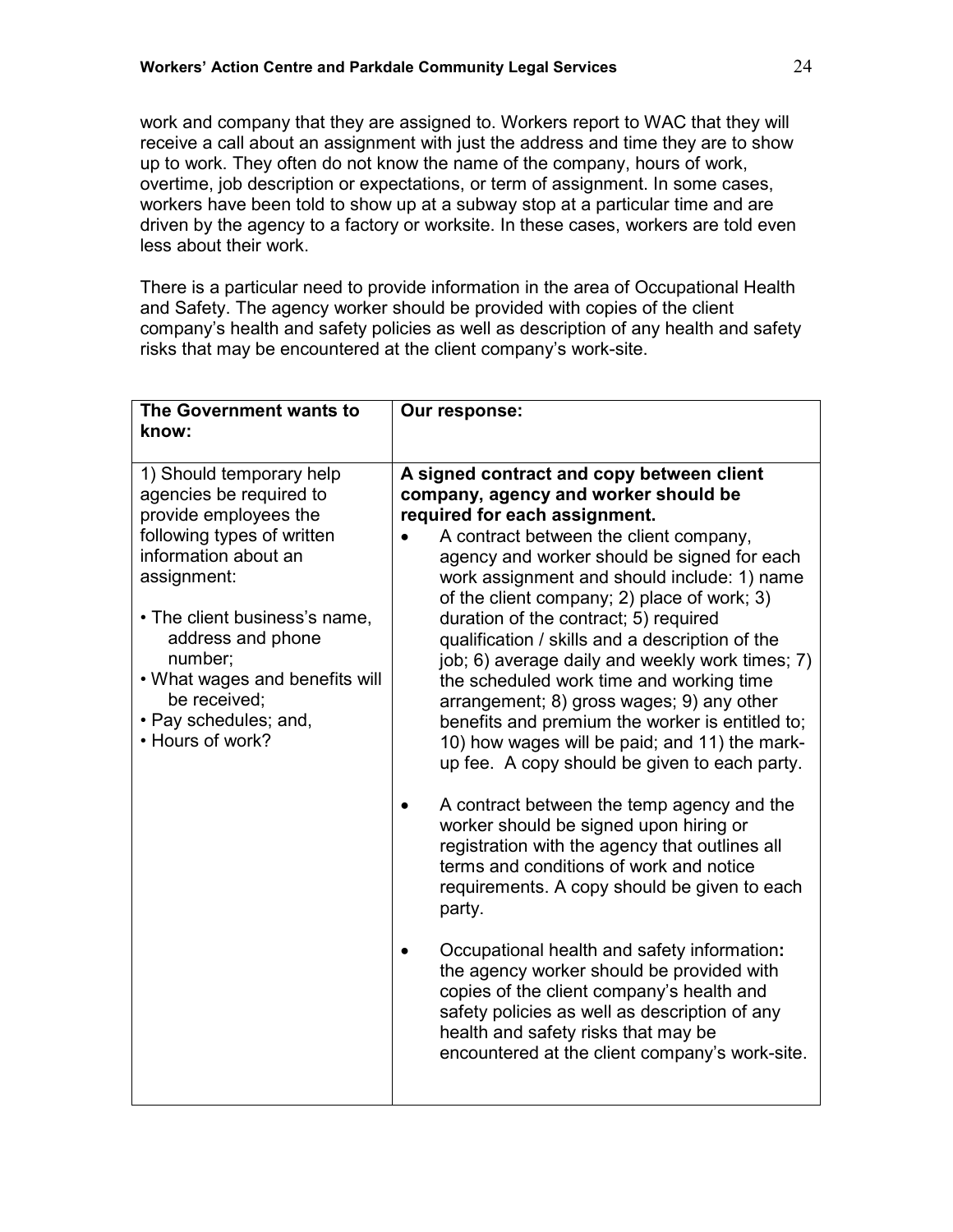| 2) Are there any other types of<br>information that should be<br>provided by an agency to its<br>employees at the start of<br>assignments? | <b>Mark-Up</b><br>The priority to address discrimination in wage<br>rates and work conditions is through ensuring<br>equality in wages and working conditions<br>between indirect and direct workers as<br>addressed in 2(c). However, to assist in<br>bringing the <i>Employment Standards Act</i> in line<br>with the Human Rights Code and prevent<br>discrimination in wage rates and other<br>conditions, the mark up should be regulated<br>according to real costs incurred. Criteria<br>should be developed to outlien what<br>constitutes costs for the mark-up.<br>At the very least, we need to bring<br>transparency to the mark-up. The mark-up<br>between the client company and agency(ies)<br>should be listed in the contract between the<br>client company, agency and worker.<br>Transparency would ensure that the client<br>company knows what conditions indirect<br>temporary workers receive and would allow<br>comparison to fulfill its duties under the labour<br>laws to ensure a discrimination free workplace.<br>Further it would enable workers to enforce<br>human rights and make informed choices<br>about their employment. |
|--------------------------------------------------------------------------------------------------------------------------------------------|-----------------------------------------------------------------------------------------------------------------------------------------------------------------------------------------------------------------------------------------------------------------------------------------------------------------------------------------------------------------------------------------------------------------------------------------------------------------------------------------------------------------------------------------------------------------------------------------------------------------------------------------------------------------------------------------------------------------------------------------------------------------------------------------------------------------------------------------------------------------------------------------------------------------------------------------------------------------------------------------------------------------------------------------------------------------------------------------------------------------------------------------------------------------|